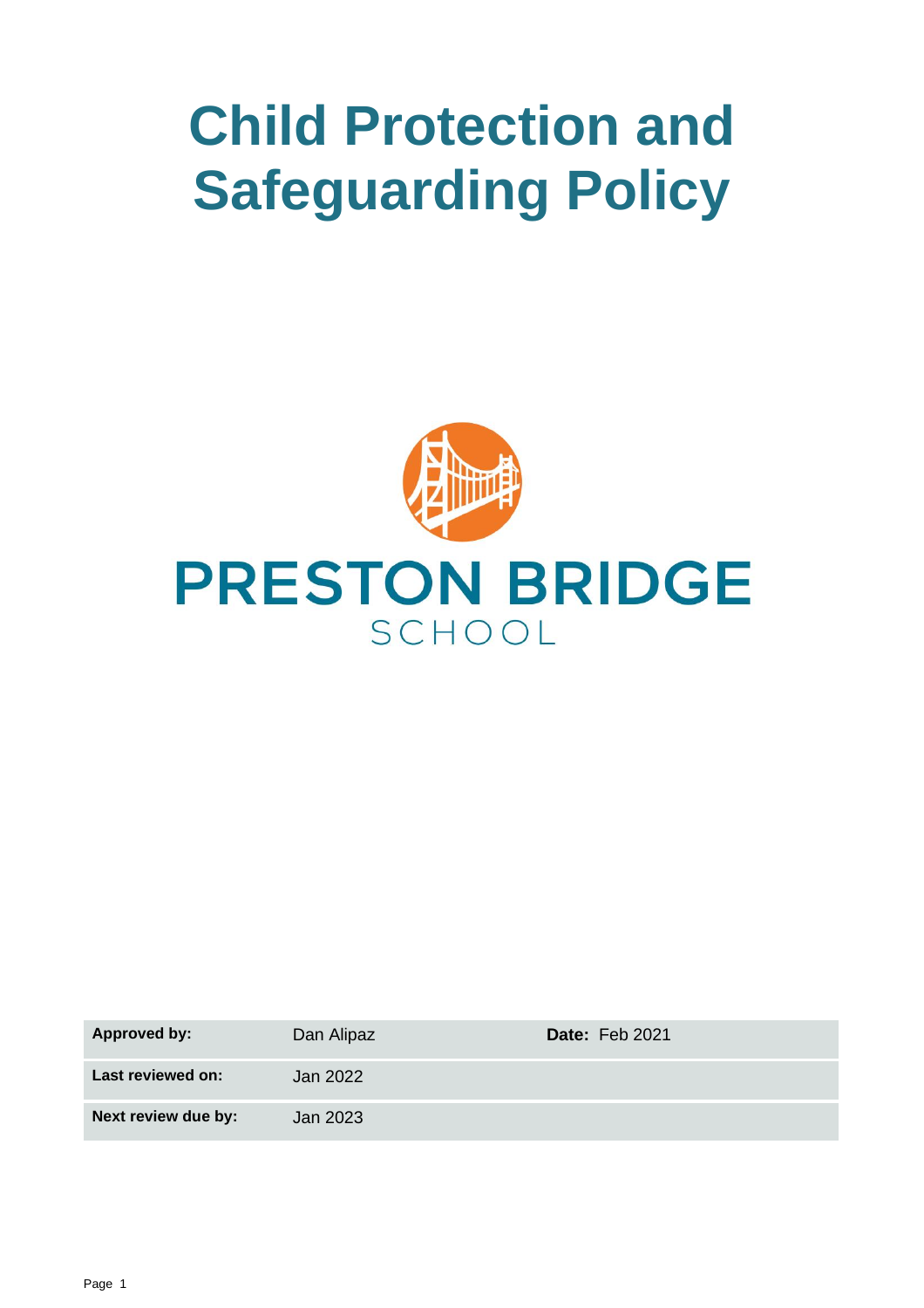# **Contents**

# <span id="page-1-0"></span>**Important contacts**

| ROLE/ORGANISATION                     | <b>NAME</b>            | <b>CONTACT DETAILS</b>        |
|---------------------------------------|------------------------|-------------------------------|
| Designated safeguarding lead<br>(DSL) | <b>Natalie Collins</b> | 07549 033360                  |
| Deputy DSL                            | Matt Hughes            | 07549 033360                  |
| Local authority designated officer    | Ivan Sullivan          | 01803 208541                  |
| (LADO)                                |                        | cpunit@torbay.gov.uk          |
| Chair of governors                    | Stephen Bradshaw       | 07977 980069                  |
| <b>Torbay MASH</b>                    |                        | Office hours: 01803 208100 or |
|                                       |                        | out of hours: 0300 456 4876.  |
|                                       |                        | 0345 155 1071                 |
| Devon MASH                            |                        | mashsecure@devon.gov.uk       |
|                                       |                        | EDT-03456000388               |
| Channel helpline                      |                        | 020 7340 7264                 |
| <b>DfE</b> Extremism Line             |                        | 020 7340 7264                 |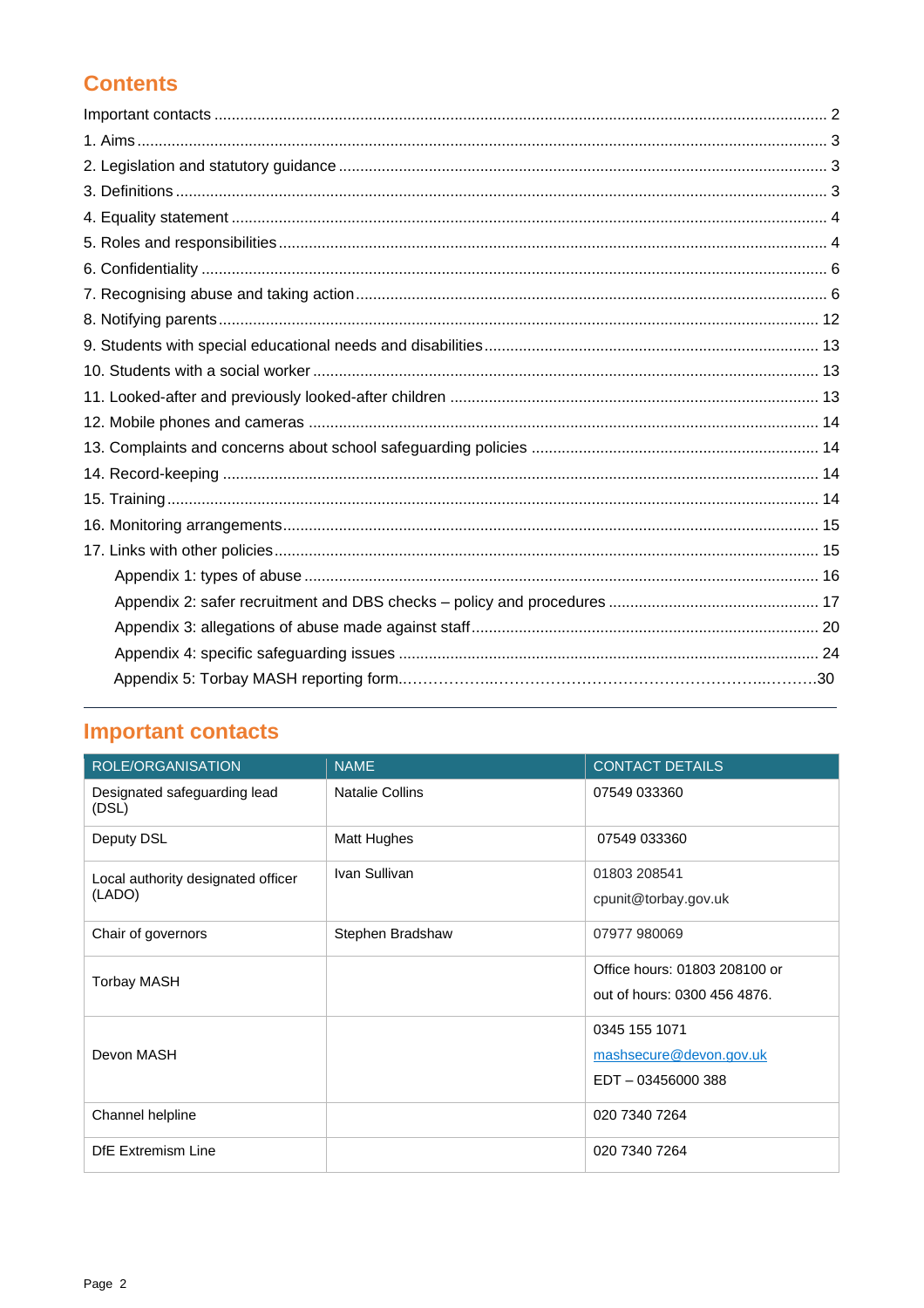# <span id="page-2-0"></span>**1. Aims**

The school aims to ensure that:

- Appropriate action is taken in a timely manner to safeguard and promote children's welfare
- All staff are aware of their statutory responsibilities with respect to safeguarding
- Staff are properly training in recognising and reporting safeguarding issues
- All staff are able to reassure victims that they are being taken seriously, kept safe and never made to feel like they are creating a problem for reporting abuse, sexual violence or sexual harassment.

# <span id="page-2-1"></span>**2. Legislation and guidance**

This policy is based on the Department for Education's statutory guidance Keeping Children Safe in Education [\(2021\)](https://www.gov.uk/government/publications/keeping-children-safe-in-education--2) and [Working Together to Safeguard Children \(2018\),](https://www.gov.uk/government/publications/working-together-to-safeguard-children--2) and the [Governance Handbook.](https://www.gov.uk/government/publications/governance-handbook) We comply with this guidance and the arrangements agreed and published by our 3 local safeguarding partners.

This policy is also based on the following legislation and guidance:

- Part 3 of the schedule to the [Education \(Independent School Standards\) Regulations 2014,](http://www.legislation.gov.uk/uksi/2014/3283/schedule/part/3/made) which places a duty on independent schools to safeguard and promote the welfare of students at the school
- [The Children Act 1989](http://www.legislation.gov.uk/ukpga/1989/41) (and [2004 amendment\)](http://www.legislation.gov.uk/ukpga/2004/31/contents), which provides a framework for the care and protection of children
- [Education and Training \(Welfare of Children\) Act 2021](https://www.legislation.gov.uk/ukpga/2021/16) an Act to impose duties on certain education and training providers in relation to safeguarding and promoting the welfare of children.
- DfE guidance on Sexual violence and sexual harassment [between children in schools and colleges.](https://www.gov.uk/government/publications/sexual-violence-and-sexual-harassment-between-children-in-schools-and-colleges)
- [UKCIS guidance on the sharing of nude and semi-nude images](https://www.gov.uk/government/publications/sharing-nudes-and-semi-nudes-advice-for-education-settings-working-with-children-and-young-people)
- Section 5B(11) of the Female Genital Mutilation Act 2003, as inserted by section 74 of the Serious Crime [Act 2015,](http://www.legislation.gov.uk/ukpga/2015/9/part/5/crossheading/female-genital-mutilation) which places a statutory duty on teachers to report to the police where they discover that female genital mutilation (FGM) appears to have been carried out on a girl under 18
- Statutory [guidance on FGM,](https://www.gov.uk/government/publications/multi-agency-statutory-guidance-on-female-genital-mutilation) which sets out responsibilities with regards to safeguarding and supporting girls affected by FGM
- [The Rehabilitation of Offenders Act 1974,](http://www.legislation.gov.uk/ukpga/1974/53) which outlines when people with criminal convictions can work with children
- Schedule 4 of the [Safeguarding Vulnerable Groups Act 2006,](http://www.legislation.gov.uk/ukpga/2006/47/schedule/4) which defines what 'regulated activity' is in relation to children
- > [Statutory guidance on the Prevent duty,](https://www.gov.uk/government/publications/prevent-duty-guidance) which explains schools' duties under the Counter-Terrorism and Security Act 2015 with respect to protecting people from the risk of radicalisation and extremism
- The Childcare (Disqualification) [and Childcare \(Early Years Provision Free of Charge\) \(Extended](http://www.legislation.gov.uk/uksi/2018/794/contents/made)  [Entitlement\) \(Amendment\) Regulations 2018](http://www.legislation.gov.uk/uksi/2018/794/contents/made) (referred to in this policy as the "2018 Childcare Disqualification Regulations") and [Childcare Act 2006,](http://www.legislation.gov.uk/ukpga/2006/21/contents) which set out who is disqualified from working with children

# <span id="page-2-2"></span>**3. Definitions**

### **Safeguarding and promoting the welfare of children** means:

- > Protecting children from maltreatment
- Preventing impairment of children's mental and physical health or development
- Ensuring that children grow up in circumstances consistent with the provision of safe and effective care
- Taking action to enable all children to have the best outcomes

**Child protection** is part of this definition and refers to activities undertaken to prevent children suffering, or being likely to suffer, significant harm.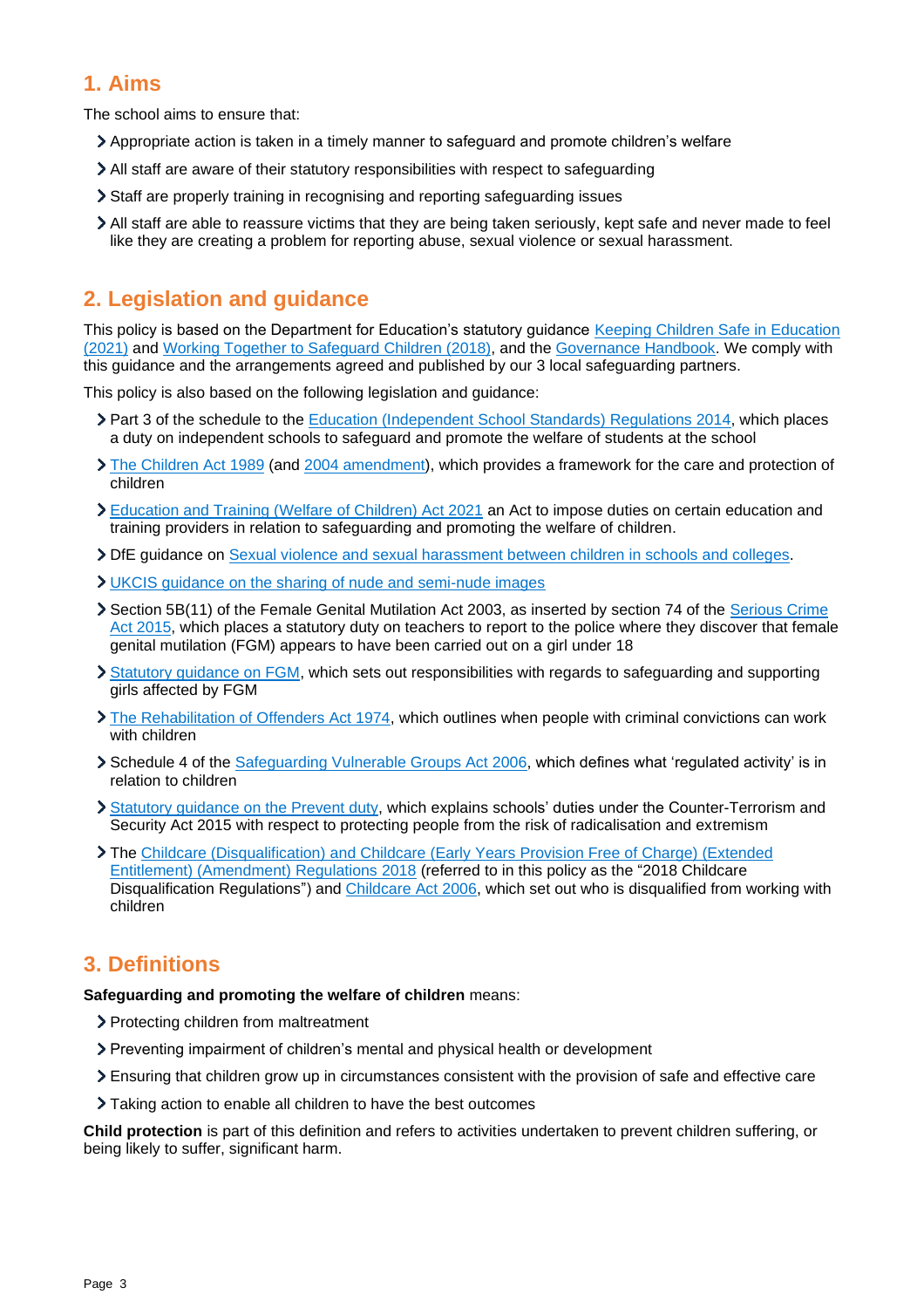**Abuse** is a form of maltreatment of a child, and may involve inflicting harm or failing to act to prevent harm. Appendix 1 explains the different types of abuse.

**Neglect** is a form of abuse and is the persistent failure to meet a child's basic physical and/or psychological needs, likely to result in the serious impairment of the child's health or development. Appendix 1 defines neglect in more detail.

**Sexting** (also known as youth produced sexual imagery) is the sharing of sexual imagery (photos or videos) by children

**Children** includes everyone under the age of 18.

The following three **safeguarding partners** are identified in Keeping Children Safe in Education (and defined in the Children Act 2004, as amended by chapter 2 of the Children and Social Work Act 2017). They will make arrangements to work together to safeguard and promote the welfare of local children, including identifying and responding to their needs:

- > The local authority (LA)
- A clinical commissioning group for an area within the LA
- The chief officer of police for a police area in the LA area

# <span id="page-3-0"></span>**4. Equality statement**

Some children have an increased risk of abuse, and additional barriers can exist for some children with respect to recognising or disclosing it. We are committed to anti-discriminatory practice and recognise children's diverse circumstances. We ensure that all children have the same protection, regardless of any barriers they may face.

We give special consideration to children who:

- Have special educational needs (SEN) or disabilities (see section 9)
- > Are young carers
- May experience discrimination due to their race, ethnicity, religion, gender identification or sexuality
- > Have English as an additional language
- Are known to be living in difficult situations for example, temporary accommodation or where there are issues such as substance abuse or domestic violence
- Are at risk of FGM, sexual exploitation, forced marriage, or radicalisation
- > Are asylum seekers
- Are at risk due to either their own or a family member's mental health needs
- Are looked after or previously looked after (see section 11)

# <span id="page-3-1"></span>**5. Roles and responsibilities**

Safeguarding and child protection is **everyone's** responsibility. This policy applies to all staff, volunteers and governors in the school and is consistent with the procedures of the three safeguarding partners. Our policy and procedures also apply to extended school and off-site activities.

### **5.1 All staff**

All staff will read and understand part 1 and Annex A of the Department for Education's statutory safeguarding guidance, [Keeping Children Safe in Education](https://www.gov.uk/government/publications/keeping-children-safe-in-education--2) along with this policy, the school's behaviour policy, ICT and Internet Acceptable Use policy, and the school's policy for children missing from education, and will review all of the above at least annually.

All staff will be aware of:

Our systems which support safeguarding, including this child protection and safeguarding policy, the staff code of conduct policy, the role and identity of the designated safeguarding lead (DSL) and deputies, the behaviour policy, and the safeguarding response to children who go missing from education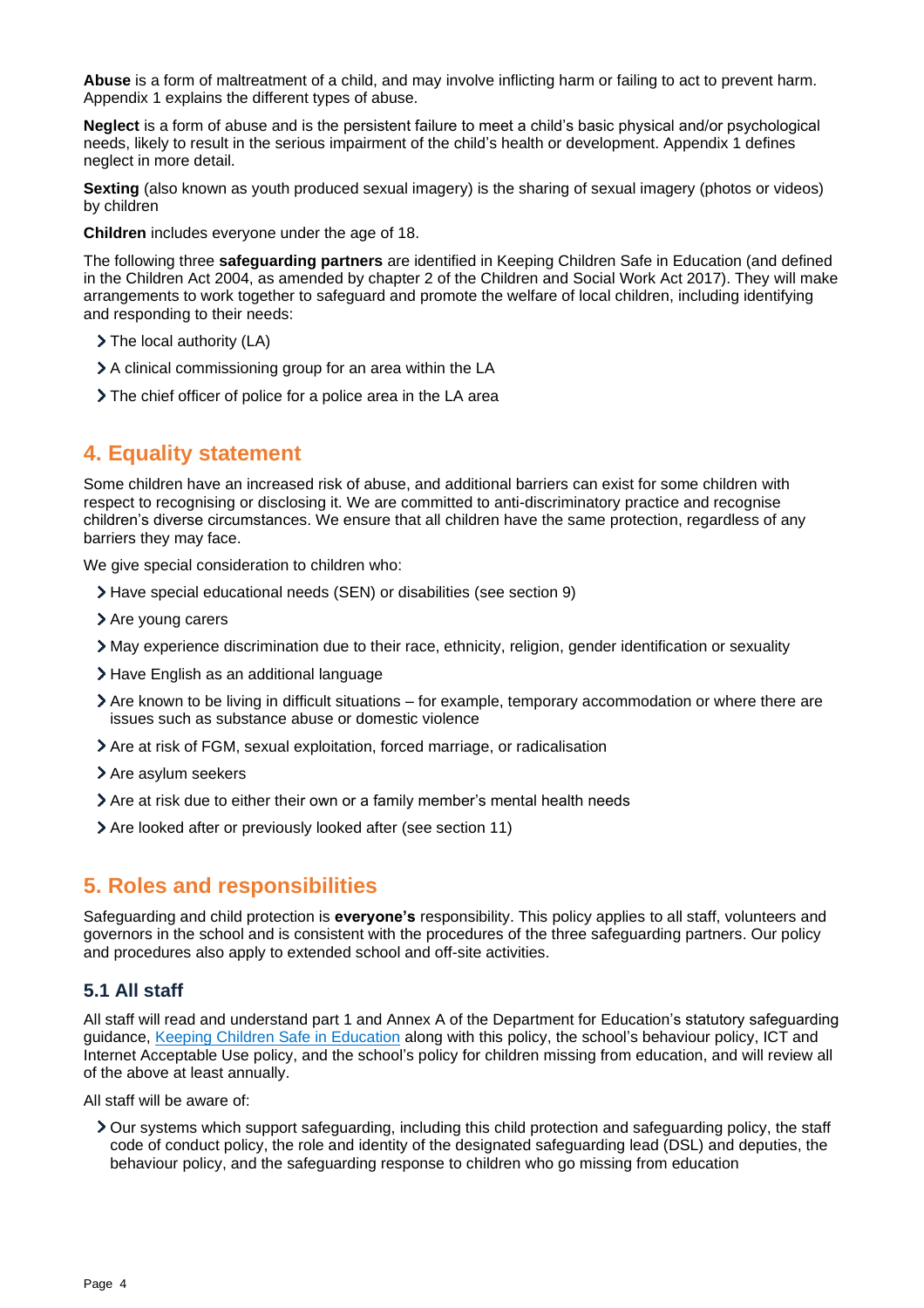- The early help process (sometimes known as the common assessment framework) and their role in it, including identifying emerging problems, liaising with the DSL, and sharing information with other professionals to support early identification and assessment
- The process for making referrals to local authority children's social care and for statutory assessments that may follow a referral, including the role they might be expected to play
- What to do if they identify a safeguarding issue or a child tells them they are being abused or neglected, including specific issues such as FGM, and how to maintain an appropriate level of confidentiality while liaising with relevant professionals
- The signs of different types of abuse and neglect, as well as specific safeguarding issues, such as child sexual exploitation (CSE), indicators of being at risk from or involved with serious violent crime, FGM and radicalisation

Section 15 and appendix 4 of this policy outline in more detail how staff are supported to do this.

# **5.2 The designated safeguarding lead (DSL)**

The DSL is a member of the senior leadership team. Our DSL is Natalie Collins. The DSL takes lead responsibility for child protection and wider safeguarding.

During term time, the DSL will be available during school hours for staff to discuss any safeguarding concerns.

The DSL can also be contacted out of school hours if necessary via their mobile phone and email.

When the DSL is absent, the deputy – Matt Hughes – will act as cover.

The DSL will be given the time, funding, training, resources and support to:

- Provide advice and support to other staff on child welfare and child protection matters
- Take part in strategy discussions and inter-agency meetings and/or support other staff to do so
- Contribute to the assessment of children
- Refer suspected cases, as appropriate, to the relevant body (local authority children's social care, Channel programme, Disclosure and Barring Service, and/or police), and support staff who make such referrals directly

The DSL will remain informed of any issues, and liaise with local authority case managers and designated officers for child protection concerns as appropriate.

The full responsibilities of the DSL and deputies are set out in their job description.

# **5.3 The governing body**

The governing body will ensure they facilitate a whole school approach to safeguarding. This means ensuring safeguarding and child protection are at the forefront and underpin all relevant aspects of process and policy development. Ultimately, all systems, processes and policies will operate with the best interests of the child at their heart.

The governing body will approve this policy at each review, ensure it complies with the law and hold the headteacher to account for its implementation.

The governing body will appoint a link governor to monitor the effectiveness of this policy in conjunction with the full governing body. This is always a different person from the DSL. The link governor is to be confirmed.

The chair of governors will act as the 'case manager' in the event that an allegation of abuse is made against the headteacher, where appropriate (see appendix 3).

All governors will read Keeping Children Safe in Education.

Section 15 of this policy has information on how governors are supported to fulfil their role.

### **5.4 The headteacher**

The headteacher is responsible for the implementation of this policy, including:

Ensuring that staff (including temporary staff) and volunteers are informed of our systems which support safeguarding, including this policy, as part of their induction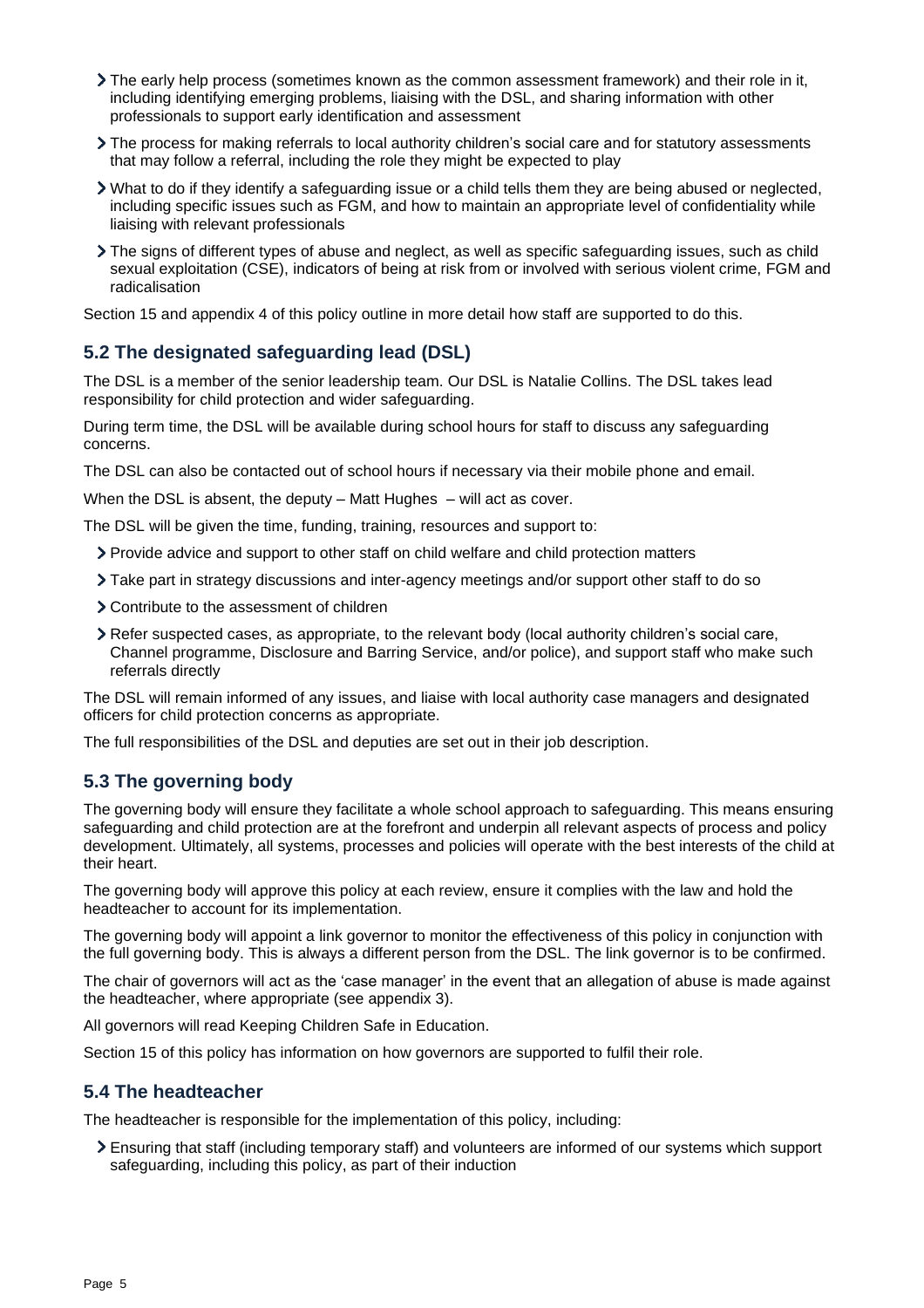- Communicating this policy to parents when their child joins the school and via the school website
- Ensuring that the DSL has appropriate time, funding, training and resources, and that there is always adequate cover if the DSL is absent
- Ensuring that all staff undertake appropriate safeguarding and child protection training and update this regularly
- Acting as the 'case manager' in the event of an allegation of abuse made against another member of staff or volunteer, where appropriate (see appendix 3)

# <span id="page-5-0"></span>**6. Confidentiality**

Confidentiality and sharing of personal data is addressed within the confidentiality and data protection policies:

However, you should note that:

- Timely information sharing is essential to effective safeguarding
- Fears about sharing information must not be allowed to stand in the way of the need to promote the welfare, and protect the safety, of children
- The Data Protection Act (DPA) 2018 and GDPR do not prevent, or limit, the sharing of information for the purposes of keeping children safe
- If staff need to share 'special category personal data', the DPA 2018 contains 'safeguarding of children and individuals at risk' as a processing condition that allows practitioners to share information without consent if it is not possible to gain consent, it cannot be reasonably expected that a practitioner gains consent, or if to gain consent would place a child at risk
- Staff should never promise a child that they will not tell anyone about a report of abuse, as this may not be in the child's best interests
- The government's [information sharing advice for safeguarding practitioners](https://www.gov.uk/government/publications/safeguarding-practitioners-information-sharing-advice) includes 7 'golden rules' for sharing information, and will support staff who have to make decisions about sharing information
- If staff are in any doubt about sharing information, they should speak to the designated safeguarding lead (or deputy)
- Confidentiality is also addressed in this policy with respect to record-keeping in section 14, and allegations of abuse against staff in appendix 3

# <span id="page-5-1"></span>**7. Recognising abuse and taking action**

Staff, volunteers and governors must follow the procedures set out below in the event of a safeguarding issue.

Please note – in this and subsequent sections, you should take any references to the DSL to mean "the DSL (or deputy DSL)".

# **7.1 If a child is suffering or likely to suffer harm, or in immediate danger**

Make a referral to children's social care and/or the police immediately if you believe a child is suffering or likely to suffer from harm, or in immediate danger. Anyone can make a referral.

Tell the DSL (see section 5.2) as soon as possible if you make a referral directly, and ensure that a child protection concern form is completed on the school intranet system 'Bridgelink'.

To make a referral, contact Torbay Safeguarding Children Partnership;

#### [http://www.torbaysafeguarding.org.uk](http://www.torbaysafeguarding.org.uk/)

Torbay Safeguarding Children Board have the following contact numbers for guidance and reporting by the following methods: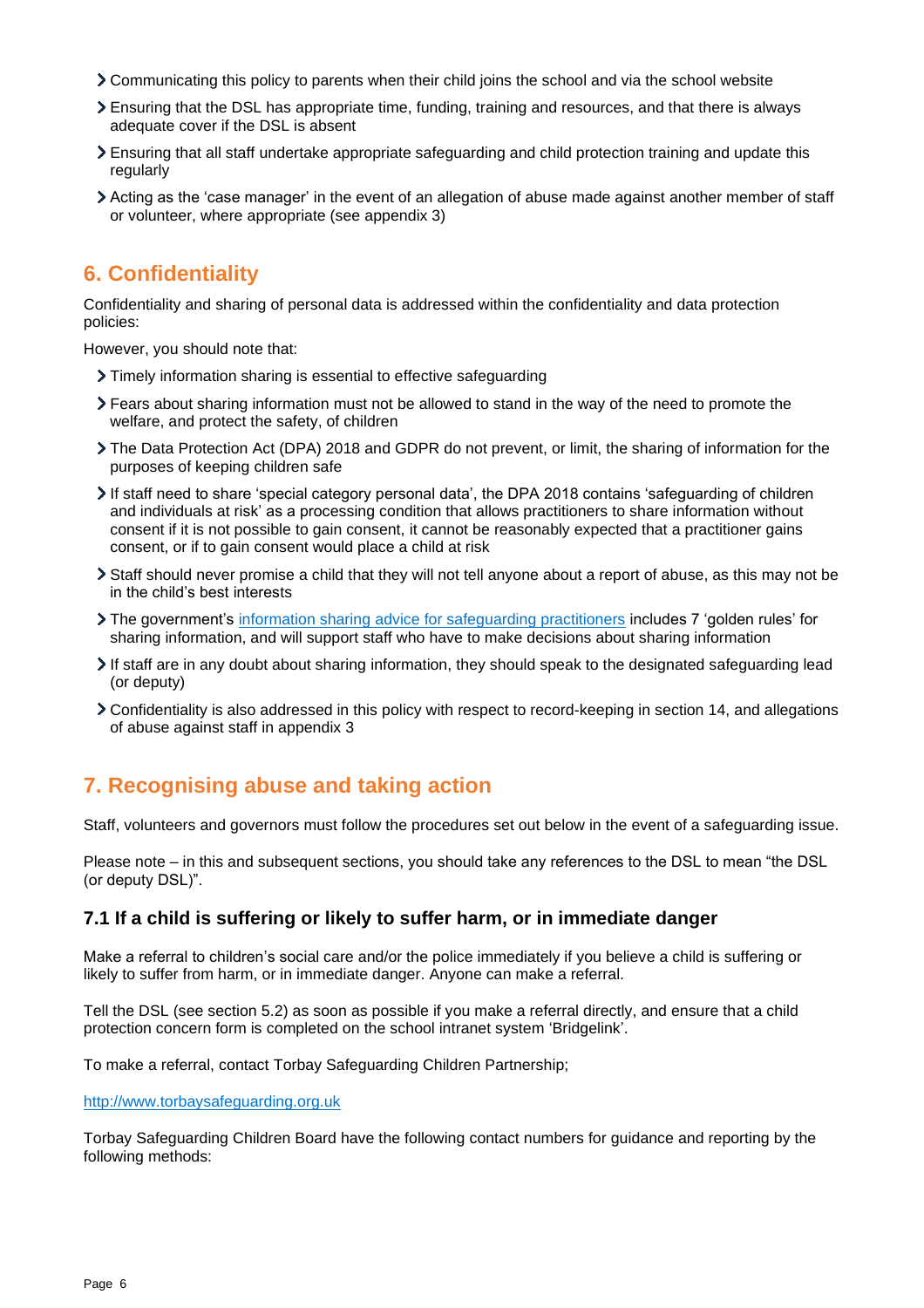Torbay Multi Agency Safeguarding Hub 01803 208100 Torbay 'MASH' email mash @torbay.gov.uk Out of Hours emergency duty team 0300 4564 876 Or the police 101 non urgent / 999

Once a referral has been made to the Torbay MASH it must be followed up with the submission of a 'Torbay Mash Triage form' (appendix 5), and an internal children protection concern form, which is submitted electronically and automatically to the DSL and safeguarding team.

# **7.2 If a child makes a disclosure to you**

If a child discloses a safeguarding issue to you, you should:

- Listen to and believe them. Allow them time to talk freely and do not ask leading questions
- Stay calm and do not show that you are shocked or upset
- Tell the child they have done the right thing in telling you. Do not tell them they should have told you sooner
- Explain what will happen next and that you will have to pass this information on. Do not promise to keep it a secret
- Write up your conversation as soon as possible in the child's own words. Stick to the facts, and do not put your own judgement on it
- Ensure you share your concerns verbally ASAP before you sign and date the write-up and pass it on to the DSL, or complete the child protection concern form direct with details. Alternatively, if appropriate, make a referral to children's social care and/or the police directly (see 7.1), and tell the DSL as soon as possible that you have done so

# **7.3 If you discover that FGM has taken place or a student is at risk of FGM**

The Department for Education's Keeping Children Safe in Education explains that FGM comprises "all procedures involving partial or total removal of the external female genitalia, or other injury to the female genital organs".

FGM is illegal in the UK and a form of child abuse with long-lasting, harmful consequences. It is also known as 'female genital cutting', 'circumcision' or 'initiation'.

Possible indicators that a student has already been subjected to FGM, and factors that suggest a student may be at risk, are set out in appendix 4.

**Any teacher** who discovers (either through disclosure by the victim or visual evidence) that an act of FGM appears to have been carried out on a **student under 18** must immediately report this to the police, personally. This is a statutory duty, and teachers will face disciplinary sanctions for failing to meet it.

Unless they have been specifically told not to disclose, they should also discuss the case with the DSL and involve children's social care as appropriate.

**Any other member of staff** who discovers that an act of FGM appears to have been carried out on a **student under 18** must speak to the DSL and follow our local safeguarding procedures.

The duty for teachers mentioned above does not apply in cases where a student is *at risk* of FGM or FGM is suspected but is not known to have been carried out. Staff should not examine students.

**Any member of staff** who suspects a student is *at risk* of FGM or suspects that FGM has been carried out or discovers that a student **aged 18 or over** appears to have been a victim of FGM must speak to the DSL and follow our local safeguarding procedures.

# **7.4 If you have concerns about a child (as opposed to believing a child is suffering or likely to suffer from harm, or is in immediate danger)**

Figure 1 on page 10 illustrates the procedure to follow if you have any concerns about a child's welfare.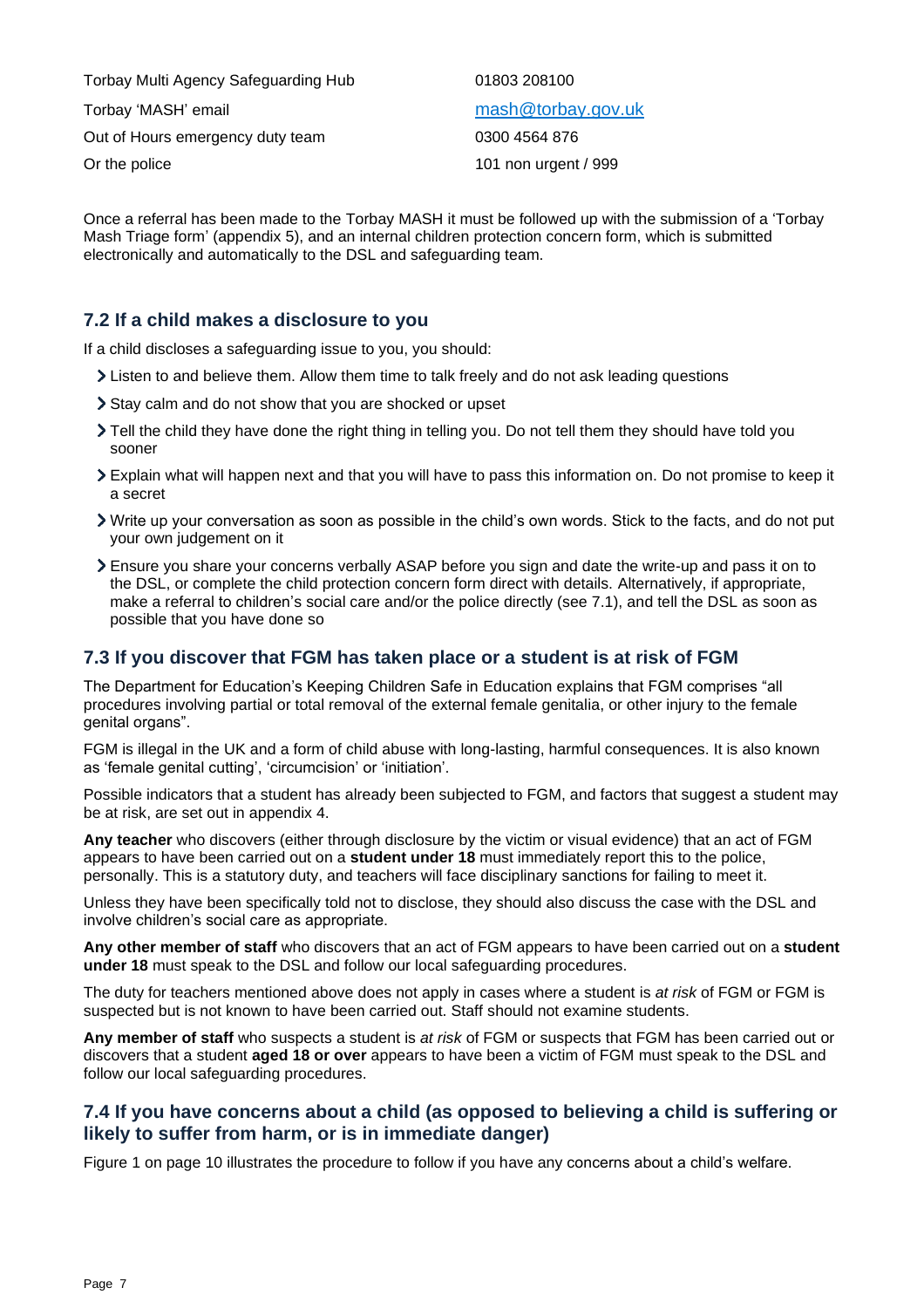Where possible, speak to the DSL first to agree a course of action.

If in exceptional circumstances the DSL/safeguarding team is not available, this should not delay appropriate action being taken. Speak to a member of the senior leadership team and/or take advice from local authority children's social care. You can also seek advice at any time from the NSPCC helpline on 0808 800 5000. Share details of any actions you take with the DSL/safeguarding team as soon as practically possible.

Make a referral to local authority children's social care directly, if appropriate (see 'Referral' below). Share any action taken with the DSL as soon as possible.

#### **Early help**

If early help is appropriate, the DSL will generally lead on liaising with other agencies and setting up an interagency assessment as appropriate. Staff may be required to support other agencies and professionals in an early help assessment, in some cases acting as the lead practitioner.

The DSL will keep the case under constant review and the school will consider a referral to local authority children's social care if the situation does not seem to be improving. Timelines of interventions will be monitored and reviewed.

### **Referral**

If it is appropriate to refer the case to local authority children's social care or the police, the DSL will make the referral or support you to do so.

If you make a referral directly (see section 7.1), you must tell the DSL as soon as possible.

The local authority will make a decision within 1 working day of a referral about what course of action to take and will let the person who made the referral know the outcome. The DSL or person who made the referral must follow up with the local authority if this information is not made available, and ensure outcomes are properly recorded.

If the child's situation does not seem to be improving after the referral, the DSL or person who made the referral must follow local escalation procedures to ensure their concerns have been addressed and that the child's situation improves.

### **7.5 If you have concerns about extremism**

If a child is not suffering or likely to suffer from harm, or in immediate danger, where possible speak to the DSL first to agree a course of action.

If in exceptional circumstances the DSL/safeguarding team are not available, this should not delay appropriate action being taken. Speak to a member of the senior leadership team and/or seek advice from local authority children's social care. Make a referral to local authority children's social care directly, if appropriate (see 'Referral' above). Inform the DSL/safeguarding team as soon as practically possible after the referral.

Where there is a concern, the DSL will consider the level of risk and decide which agency to make a referral to. This could include [Channel,](https://www.gov.uk/government/publications/channel-guidance) the government's programme for identifying and supporting individuals at risk of being drawn into terrorism, or the local authority children's social care team.

The Department for Education also has a dedicated telephone helpline, 020 7340 7264, which school staff and governors can call to raise concerns about extremism with respect to a student. You can also email [counter.extremism@education.gov.uk.](mailto:counter.extremism@education.gov.uk) Note that this is not for use in emergency situations.

In an emergency, call 999 or the confidential anti-terrorist hotline on 0800 789 321 if you:

- > Think someone is in immediate danger
- Think someone may be planning to travel to join an extremist group
- See or hear something that may be terrorist-related

### **7.6 If you have a mental health concern**

Mental health problems can, in some cases, be an indicator that a child has suffered or is at risk of suffering abuse, neglect or exploitation.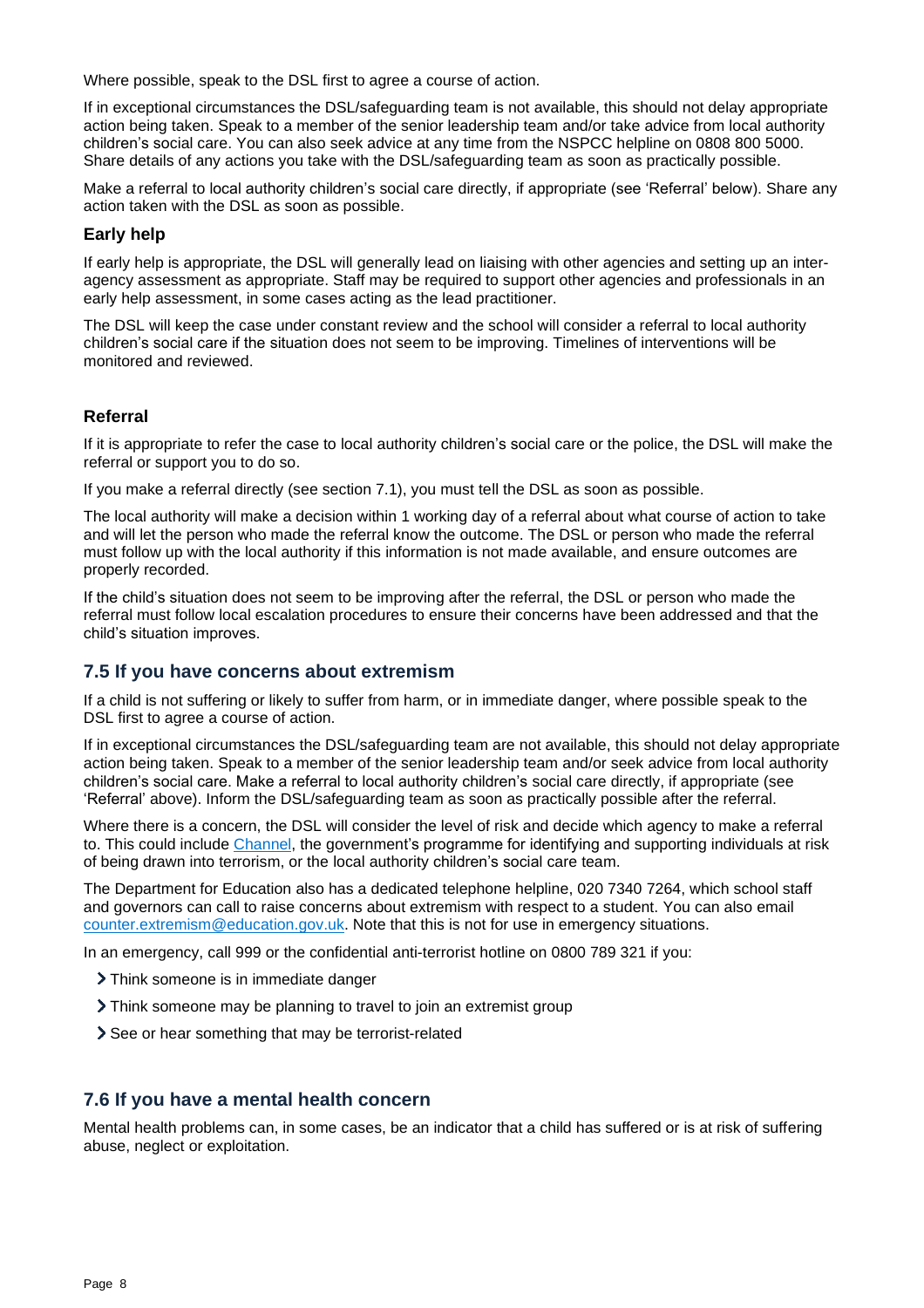Staff will be alert to behavioural signs that suggest a child may be experiencing a mental health problem or be at risk of developing one.

If you have a mental health concern about a child that is also a safeguarding concern, take immediate action by following the steps in section 7.4.

If you have a mental health concern that is **not** also a safeguarding concern, speak to the DSL to agree a course of action.

Staff can access a range of advice to help them identify children in need of extra mental health support, this includes working with external agencies. More information can be found in the mental health and behaviour in schools guidance. Public Health England has produced a range of resources to support secondary school teachers to promote positive health, wellbeing and resilience among children. See [Rise Above](https://campaignresources.phe.gov.uk/schools/topics/mental-wellbeing/overview) for links to all materials and lesson plans

### **Figure 1: procedure if you have concerns about a child's welfare (as opposed to believing a child is suffering or likely to suffer from harm, or in immediate danger)**

(Note – if the DSL is unavailable, this should not delay action. See section 7.4 for what to

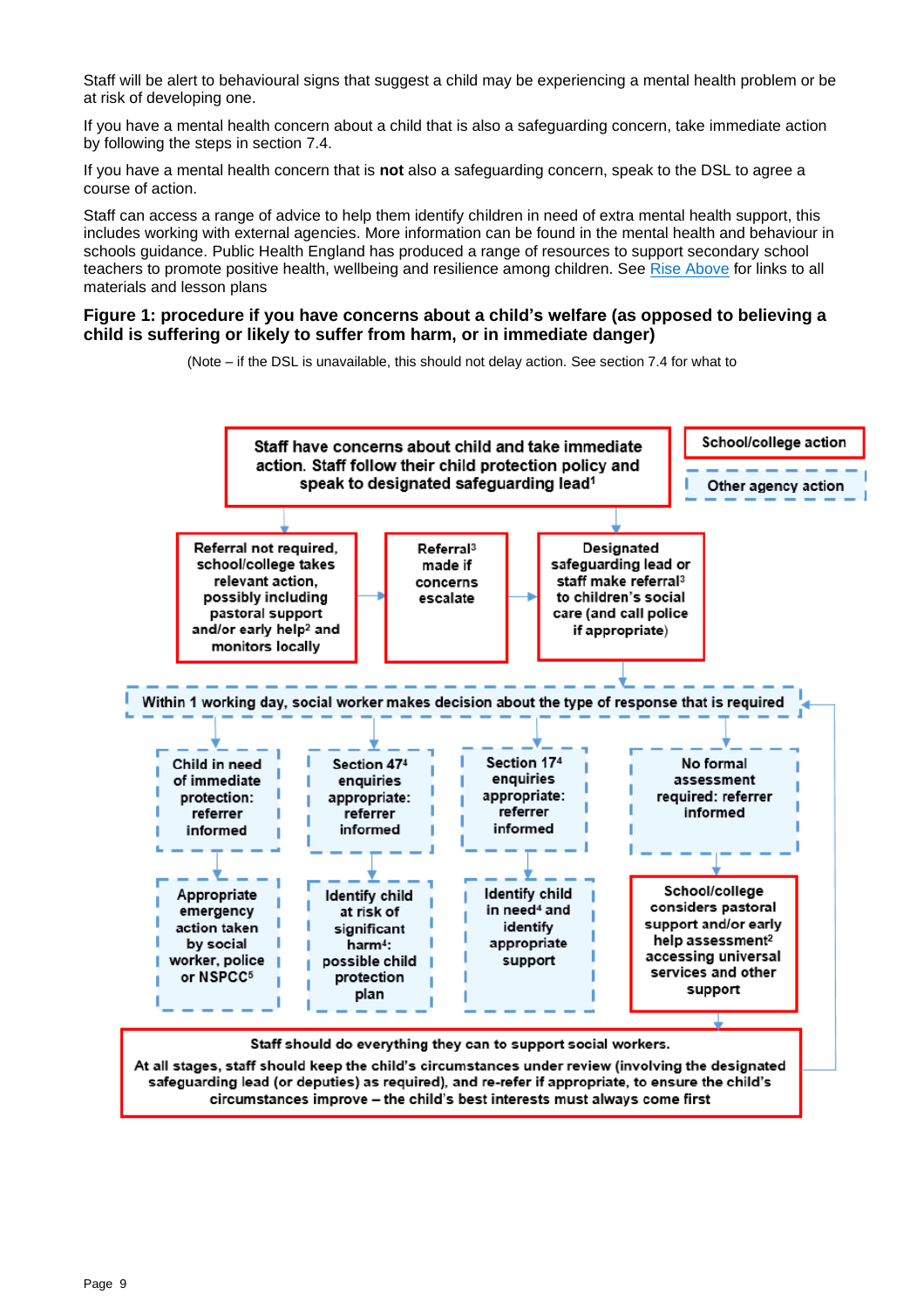# **7.7 Concerns about a staff member, supply teacher or volunteer**

If you have concerns about a member of staff (including a supply teacher or volunteer), or an allegation is made about a member of staff (including a supply teacher or volunteer) posing a risk of harm to children, speak to the headteacher. If the concerns/allegations are about the headteacher, speak to the Chair of Governors Stephen Bradshaw.

The headteacher/chair of governors will then follow the procedures set out in appendix 3, if appropriate.

### **7.8 Allegations of abuse made against other students**

We recognise that children can abuse other children (often referred to as peer on peer abuse). And that it can happen both inside and outside of school or college and online. We also recognise the indicators and signs of peer on peer abuse and know how to identify it and respond to reports.

All staff understand, that even if there are no reports in the school it does not mean it is not happening, it may be the case that it is just not being reported.

If staff have any concerns regarding peer on peer abuse they should speak to their designated safeguarding lead (or deputy).

Peer on peer abuse is most likely to include, but may not be limited to:

- $\mathbf{\Sigma}$ bullying (including cyberbullying, prejudice-based and discriminatory bullying);
- $\blacktriangleright$ abuse in intimate personal relationships between peers;
- $\mathbf{\mathcal{L}}$ physical abuse such as hitting, kicking, shaking, biting, hair pulling, or otherwise causing physical harm (this may include an online element which facilitates, threatens and/or encourages physical abuse);
- sexual violence, such as rape, assault by penetration and sexual assault; (this may include an online  $\blacktriangleright$ element which facilitates, threatens and/or encourages sexual violence);
- sexual harassment, such as sexual comments, remarks, jokes and online sexual harassment, which may  $\blacktriangleright$ be standalone or part of a broader pattern of abuse;
- $\blacktriangleright$ causing someone to engage in sexual activity without consent, such as forcing someone to strip, touch themselves sexually, or to engage in sexual activity with a third party;
- $\blacktriangleright$ consensual and non-consensual sharing of nudes and semi nudes images and or videos (also known as sexting or youth produced sexual imagery);
- $\blacktriangleright$ upskirting, which typically involves taking a picture under a person's clothing without their permission, with the intention of viewing their genitals or buttocks to obtain sexual gratification, or cause the victim humiliation, distress or alarm; and
- initiation/hazing type violence and rituals (this could include activities involving harassment, abuse or  $\blacktriangleright$ humiliation used as a way of initiating a person into a group and may also include an online element).

We recognise that children are capable of abusing their peers. Abuse will never be tolerated or passed off as "banter", "just having a laugh" or "part of growing up".

We also recognise the gendered nature of peer-on-peer abuse. However, all peer-on-peer abuse is unacceptable and will be taken seriously.

Most cases of students hurting other students will be dealt with under our school's behaviour policy, but this child protection and safeguarding policy will apply to any allegations that raise safeguarding concerns. This might include where the alleged behaviour:

- $\ge$  Is serious, and potentially a criminal offence
- Could put students in the school at risk
- > Is violent
- Involves students being forced to use drugs or alcohol
- Involves sexual exploitation, sexual abuse or sexual harassment, such as indecent exposure, sexual assault, upskirting or sexually inappropriate pictures or videos (including sexting)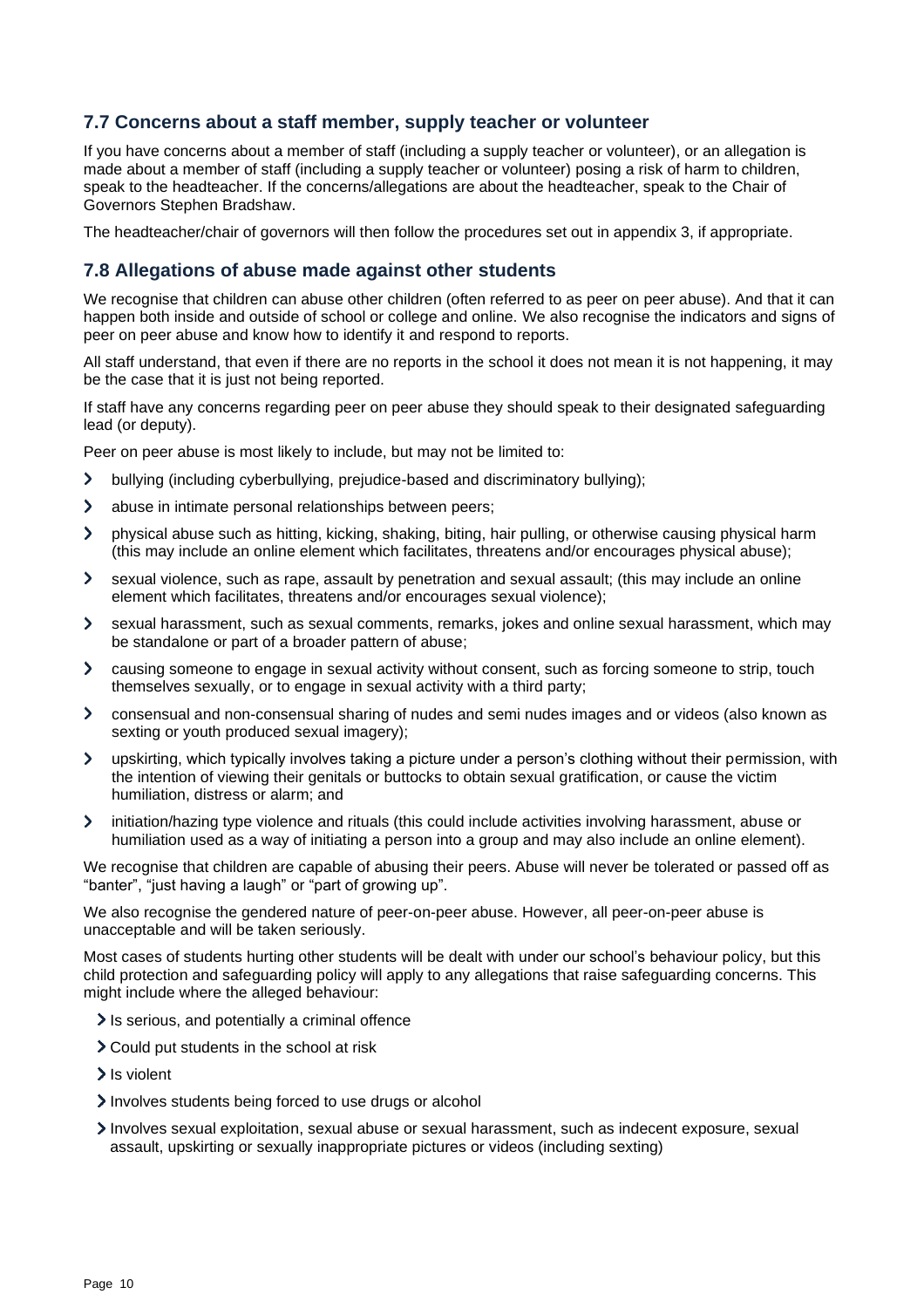- If a student makes an allegation of abuse against another student:
	- You must record the allegation and tell the DSL, but do not investigate it
	- The DSL will contact the local authority children's social care team and follow its advice, as well as the police if the allegation involves a potential criminal offence
	- The DSL will put a risk assessment and support plan into place for all children involved (including the victim(s), the child(ren) against whom the allegation has been made and any others affected) with a named person they can talk to if needed
	- The DSL will contact the children and adolescent mental health services (CAMHS), if appropriate

We will minimise the risk of peer-on-peer abuse by:

- Challenging any form of derogatory or sexualised language or behaviour, including requesting or sending sexual images
- Being vigilant to issues that particularly affect different genders for example, sexualised or aggressive touching or grabbing towards female students, and initiation or hazing type violence with respect to boys
- Ensuring our curriculum helps to educate students about appropriate behaviour and consent
- Ensuring staff are trained to understand that a student harming a peer could be a sign that the child is being abused themselves, and that this would fall under the scope of this policy

### **7.9 Sexting**

#### **Your responsibilities when responding to an incident**

The DSL will take note of the UKCIS guidance within ["Sharing nudes and semi-nudes:](https://www.gov.uk/government/groups/uk-council-for-child-internet-safety-ukccis) how to respond to an incident" (2020)

If you are made aware of an incident involving sexting (also known as 'youth produced sexual imagery'), you must report it to the DSL immediately.

You must **not**:

- View, copy, print, share, store or save the imagery yourself, or ask a student to share or download I this is illegal. If you have already viewed the imagery by accident (e.g. if a young person has showed it to you before you could ask them not to), report this to the DSL (or equivalent) and seek support.
- Delete the imagery or ask the student to delete it
- Ask the student(s) who are involved in the incident to disclose information regarding the imagery (this is the DSL or equivalents responsibility)
- Share information about the incident with other members of staff, the student(s) it involves or their, or other, parents and/or carers
- Say or do anything to blame or shame any young people involved

You should explain that you need to report the incident, and reassure the student(s) that they will receive support and help from the DSL (or equivalent).

#### **Initial review meeting**

Following a report of an incident, the DSL will hold an initial review meeting with appropriate school staff. This meeting will consider the initial evidence and aim to determine:

- Whether there is an immediate risk to student(s)
- If a referral needs to be made to the police and/or children's social care
- If it is necessary to view the imagery in order to safeguard the young person (in most cases, imagery should not be viewed)
- What further information is required to decide on the best response
- Whether the imagery has been shared widely and via what services and/or platforms (this may be unknown)
- Whether immediate action should be taken to delete or remove images from devices or online services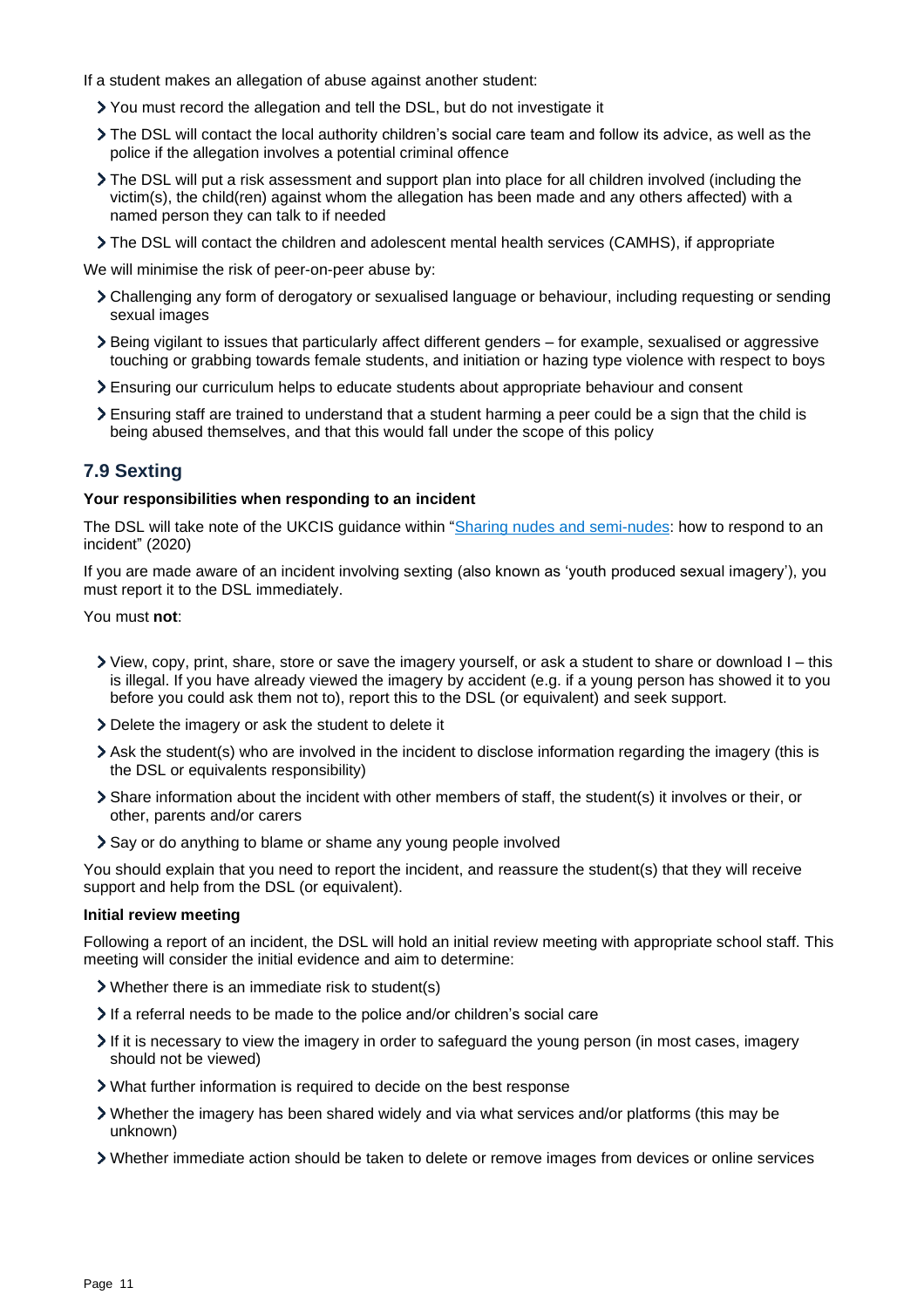- Any relevant facts about the students involved which would influence risk assessment
- If there is a need to contact another school, college, setting or individual
- Whether to contact parents or carers of the students involved (in most cases parents should be involved)

The DSL will make an immediate referral to police and/or children's social care if:

- > The incident involves an adult
- > There is reason to believe that a young person has been coerced, blackmailed or groomed, or if there are concerns about their capacity to consent (for example owing to special educational needs)
- What the DSL knows about the imagery suggests the content depicts sexual acts which are unusual for the young person's developmental stage, or are violent
- The imagery involves sexual acts and any student in the imagery is under 13
- The DSL has reason to believe a student is at immediate risk of harm owing to the sharing of the imagery (for example, the young person is presenting as suicidal or self-harming)

If none of the above apply then the DSL, in consultation with the headteacher and other members of staff as appropriate, may decide to respond to the incident without involving the police or children's social care.

#### **Further review by the DSL**

If at the initial review stage a decision has been made not to refer to police and/or children's social care, the DSL will conduct a further review.

They will hold interviews with the students involved (if appropriate) to establish the facts and assess the risks.

If at any point in the process there is a concern that a student has been harmed or is at risk of harm, a referral will be made to children's social care and/or the police immediately.

#### **Informing parents**

The DSL will inform parents at an early stage and keep them involved in the process, unless there is a good reason to believe that involving them would put the student at risk of harm.

#### **Referring to the police**

If it is necessary to refer an incident to the police, this will be done through either the local neighbourhood police or by dialling 101.

#### **Recording incidents**

All sexting incidents and the decisions made in responding to them will be recorded. The record-keeping arrangements set out in section 14 of this policy also apply to recording incidents of sexting.

### **Curriculum coverage**

Students are taught about the issues surrounding sexting as part of our PSHE education and computing programmes. Teaching covers the following in relation to sexting:

- What it is
- > How it is most likely to be encountered
- The consequences of requesting, forwarding or providing such images, including when it is and is not abusive
- Issues of legality
- The risk of damage to people's feelings and reputation

Students also learn the strategies and skills needed to manage:

- Specific requests or pressure to provide (or forward) such images
- <span id="page-11-0"></span>> The receipt of such images

# **8. Notifying parents/carers**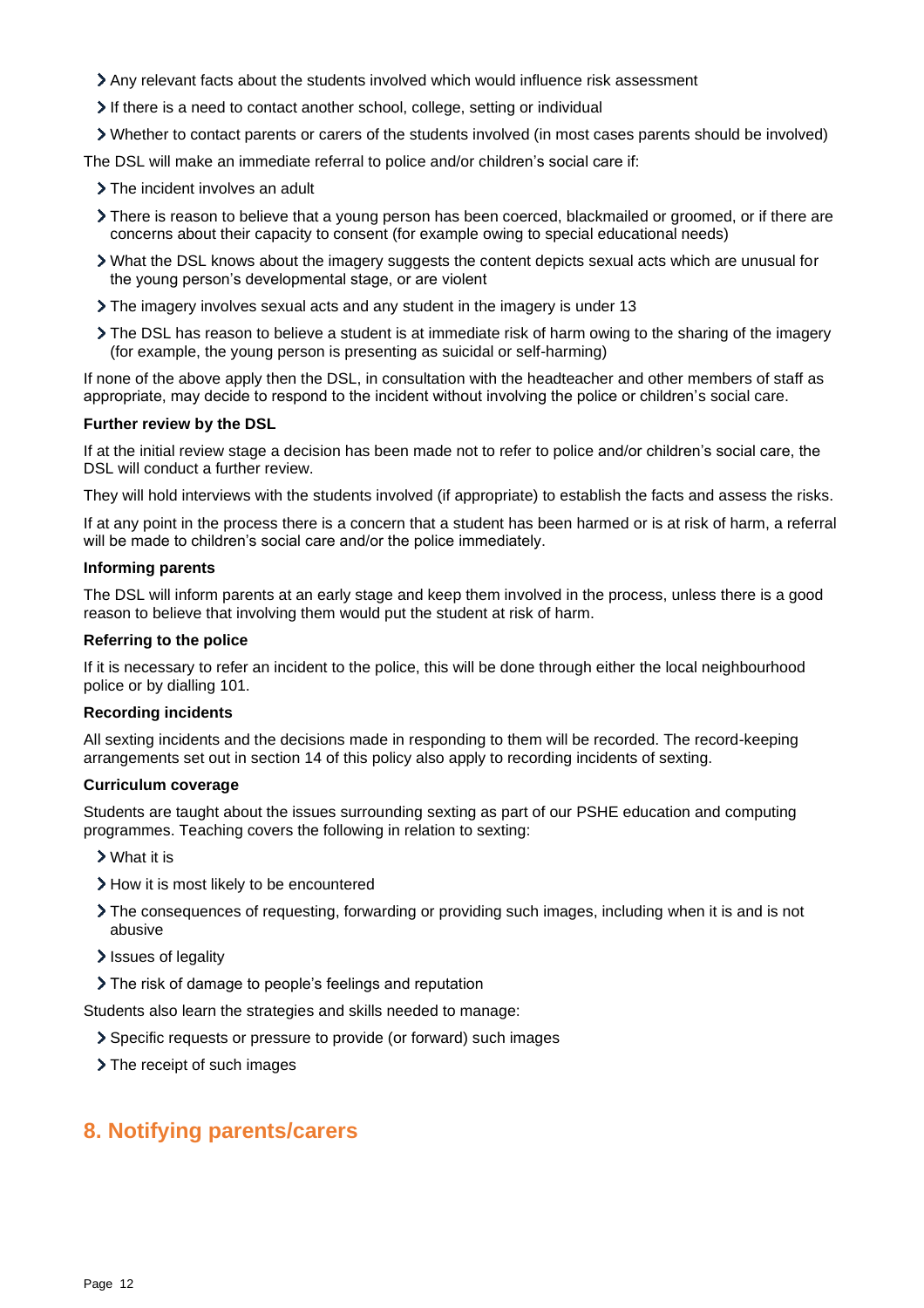Where appropriate, we will discuss any concerns about a child with the child's parents/carers. The DSL will normally do this in the event of a suspicion or disclosure.

Other staff will only talk to parents/carers about any such concerns following consultation with the DSL.

If we believe that notifying the parents/carers would increase the risk to the child, we will discuss this with the local authority children's social care team before doing so.

In the case of allegations of abuse made against other children, we will normally notify the parents/carers of all the children involved.

# <span id="page-12-0"></span>**9. Students with special educational needs and disabilities**

We recognise that all our students have special educational needs (SEN) and/or disabilities, and can therefore face additional safeguarding challenges. Additional barriers can exist when recognising abuse and neglect in this group, including:

- Assumptions that indicators of possible abuse such as behaviour, mood and injury relate to the child's disability without further exploration
- Students being more prone to peer group isolation than other students
- The potential for students with SEN and disabilities being disproportionally impacted by behaviours such as bullying, without outwardly showing any signs
- Communication barriers and difficulties in overcoming these barriers

# <span id="page-12-1"></span>**10. Students with a social worker**

Students may need a social worker due to safeguarding or welfare needs. We recognise that a child's experiences of adversity and trauma can leave them vulnerable to further harm as well as potentially creating barriers to attendance, learning, behaviour and mental health.

The DSL/safeguarding team and all members of staff will work with and support social workers to help protect our vulnerable children.

Where we are aware that a student has a social worker, the DSL will always consider this fact to ensure any decisions are made in the best interests of the student's safety, welfare and educational outcomes. For example, it will inform decisions about:

- Responding to unauthorised absence or missing education where there are known safeguarding risks
- The provision of pastoral and/or academic support

# <span id="page-12-2"></span>**11. Looked-after and previously looked-after children**

We will ensure that staff have the skills, knowledge and understanding to keep looked-after children and previously looked-after children safe. In particular, we will ensure that:

- Appropriate staff have relevant information about children's looked after legal status, contact arrangements with birth parents or those with parental responsibility, and care arrangements
- The DSL has details of children's social workers and relevant virtual school heads

We have appointed an appropriately trained acting headteacher Matt Hughes, to take the lead on promoting the educational achievement of looked-after and previously looked-after children.

As part of their role, they will:

- Work closely to ensure that any safeguarding concerns regarding looked-after and previously looked-after children are quickly and effectively responded to
- Work with virtual school heads to promote the educational achievement of looked-after and previously looked-after children

The school is aware of its obligation to inform the relevant Local Authority if they become aware of any private fostering arrangements in place for any student on its admissions register.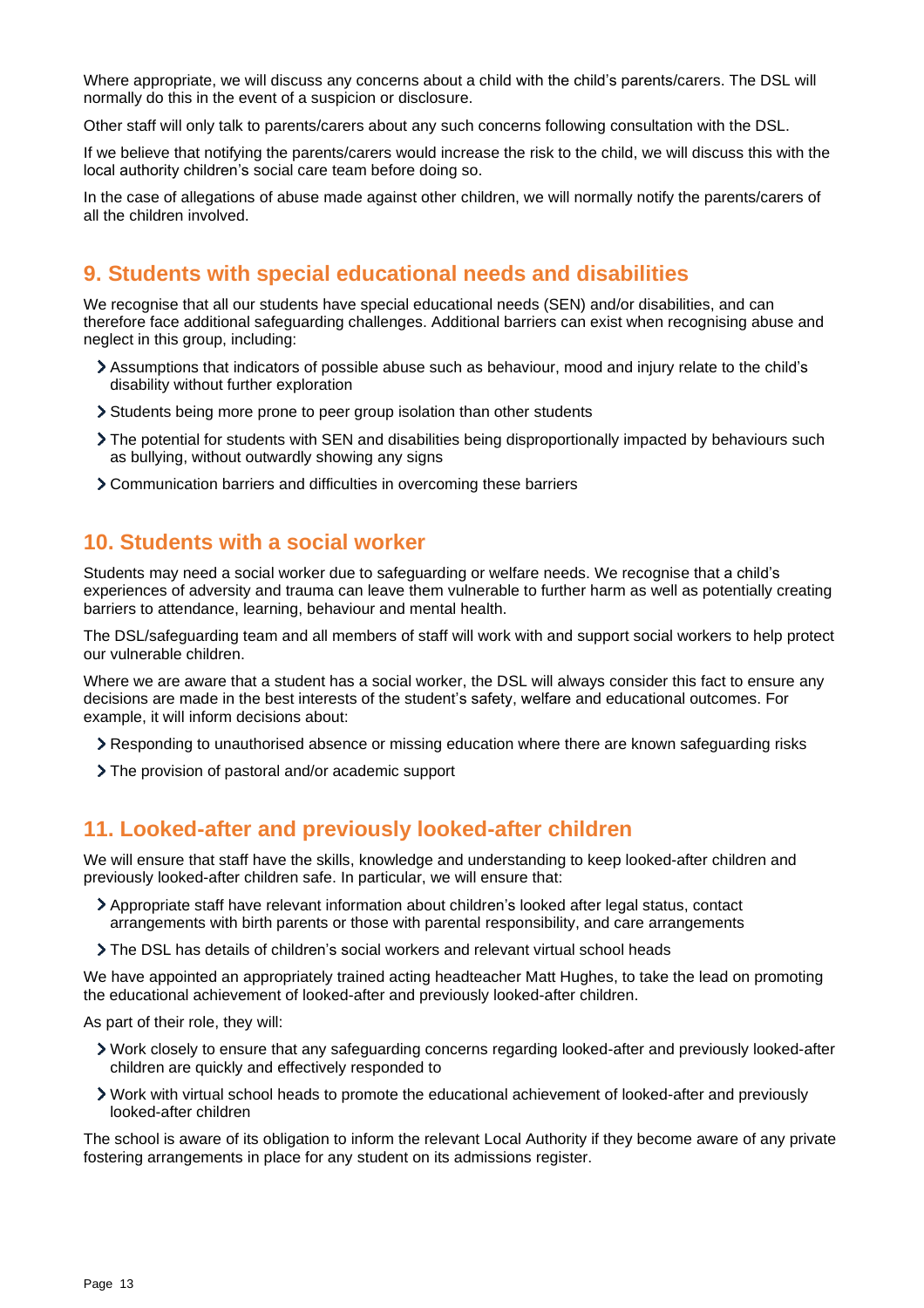# <span id="page-13-0"></span>**12. Mobile phones and cameras**

Staff are allowed to bring their personal phones to school for their own use, but will limit such use to noncontact time when students are not present. Staff members' personal phones will remain in their bags or cupboards during contact time with students.

Staff will not take pictures or recordings of students on their personal phones or cameras.

We will follow the General Data Protection Regulation and Data Protection Act 2018 when taking and storing photos and recordings for use in the school.

# <span id="page-13-1"></span>**13. Complaints and concerns about school safeguarding policies**

# **13.1 Complaints against staff**

Complaints against staff that are likely to require a child protection investigation will be handled in accordance with our procedures for dealing with allegations of abuse made against staff (see appendix 3).

### **13.2 Other complaints**

Staff will record safeguarding complaints or concerns via an internal concern notification form, that goes directly to the DSL and deputies.

### **13.3 Whistle-blowing**

All staff are inducted with the whistleblowing policy, and actively encouraged to report suspected wrongdoing as soon as possible in the knowledge that their concerns will be taken seriously and investigated and that their confidentiality will be respected

# <span id="page-13-2"></span>**14. Record-keeping**

We will hold records in line with our records retention schedule.

All safeguarding concerns, discussions, decisions made and the reasons for those decisions, must be recorded. If you are in any doubt about whether to record something, discuss it with the DSL/safeguarding team.

Non-confidential records will be easily accessible and available. Confidential information and records will be held securely and only available to those who have a right or professional need to see them.

Safeguarding records relating to individual children will be retained for a reasonable period of time after they have left the school.

If a child for whom the school has, or has had, safeguarding concerns moves to another school, the DSL will ensure that their child protection file is forwarded promptly and securely, and separately from the main student file. In addition, if the concerns are significant or complex, and/or social services are involved, the DSL will speak to the DSL of the receiving school and provide information to enable them to have time to make any necessary preparations to ensure the safety of the child.

In addition:

- Appendix 2 sets out our policy on record-keeping specifically with respect to recruitment and preemployment checks
- Appendix 3 sets out our policy on record-keeping with respect to allegations of abuse made against staff

# <span id="page-13-3"></span>**15. Training**

# **15.1 All staff**

All staff members will undertake safeguarding and child protection training at induction, including on whistleblowing procedures, to ensure they understand the school's safeguarding systems and their responsibilities,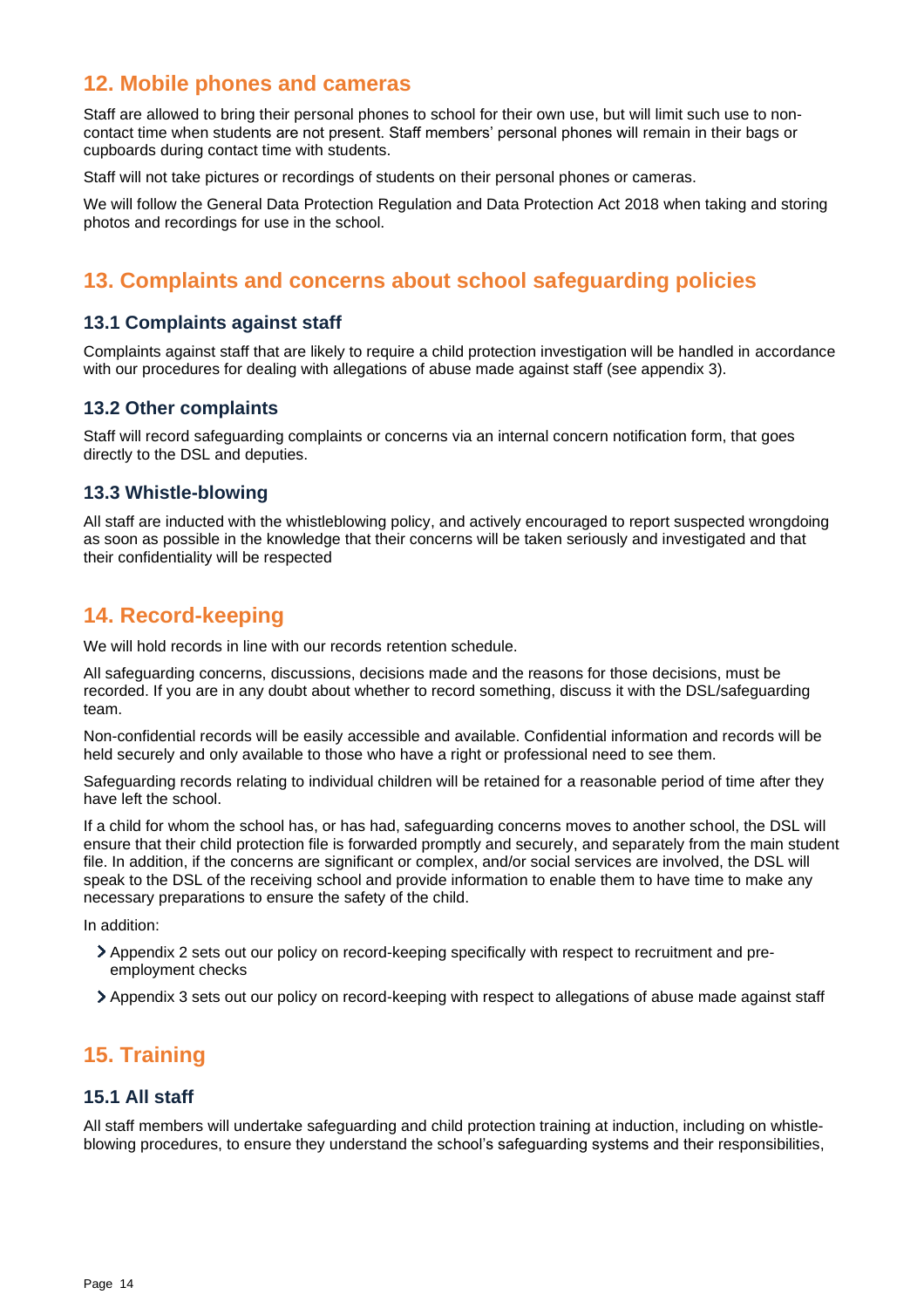and can identify signs of possible abuse or neglect. This training will be regularly updated and will be in line with advice from the three safeguarding partners.

All staff will have training on the government's anti-radicalisation strategy, Prevent, to enable them to identify children at risk of being drawn into terrorism and to challenge extremist ideas.

Staff will also receive regular safeguarding and child protection updates (for example, through emails, ebulletins and staff meetings) as required, but at least annually.

Volunteers will receive appropriate training, if applicable.

# **15.2 The DSL and deputies**

The DSL and deputies will undertake child protection and safeguarding training at least every 2 years.

In addition, they will update their knowledge and skills at regular intervals and at least annually (for example, through e-bulletins, meeting other DSLs, or taking time to read and digest safeguarding developments).

They will also undertake Prevent awareness training.

### **15.3 Governors**

All governors receive training about safeguarding, to make sure they have the knowledge and information needed to perform their functions and understand their responsibilities.

# **As the chair of governors may be required to act as the 'case manager' in the event that an allegation of abuse is made against the headteacher, they receive training in managing allegations for this purpose. 15.4 Recruitment – interview panels**

At least one person conducting any interview for a post at the school will have undertaken safer recruitment training. This will cover, as a minimum, the contents of the Department for Education's statutory guidance, Keeping Children Safe in Education, and will be in line with local safeguarding procedures.

# <span id="page-14-0"></span>**16. Monitoring arrangements**

This policy will be reviewed **annually** by the DSL. At every review, it will be approved by the full governing body.

# <span id="page-14-1"></span>**17. Links with other policies**

This policy links to the following policies and procedures:

- > Behaviour
- > Staff code of conduct
- Complaints
- > Health and safety
- > Safe touch
- > Attendance
- ICT and Internet Acceptable Use (including online safety)
- Equality
- > First aid
- Curriculum
- > Privacy notices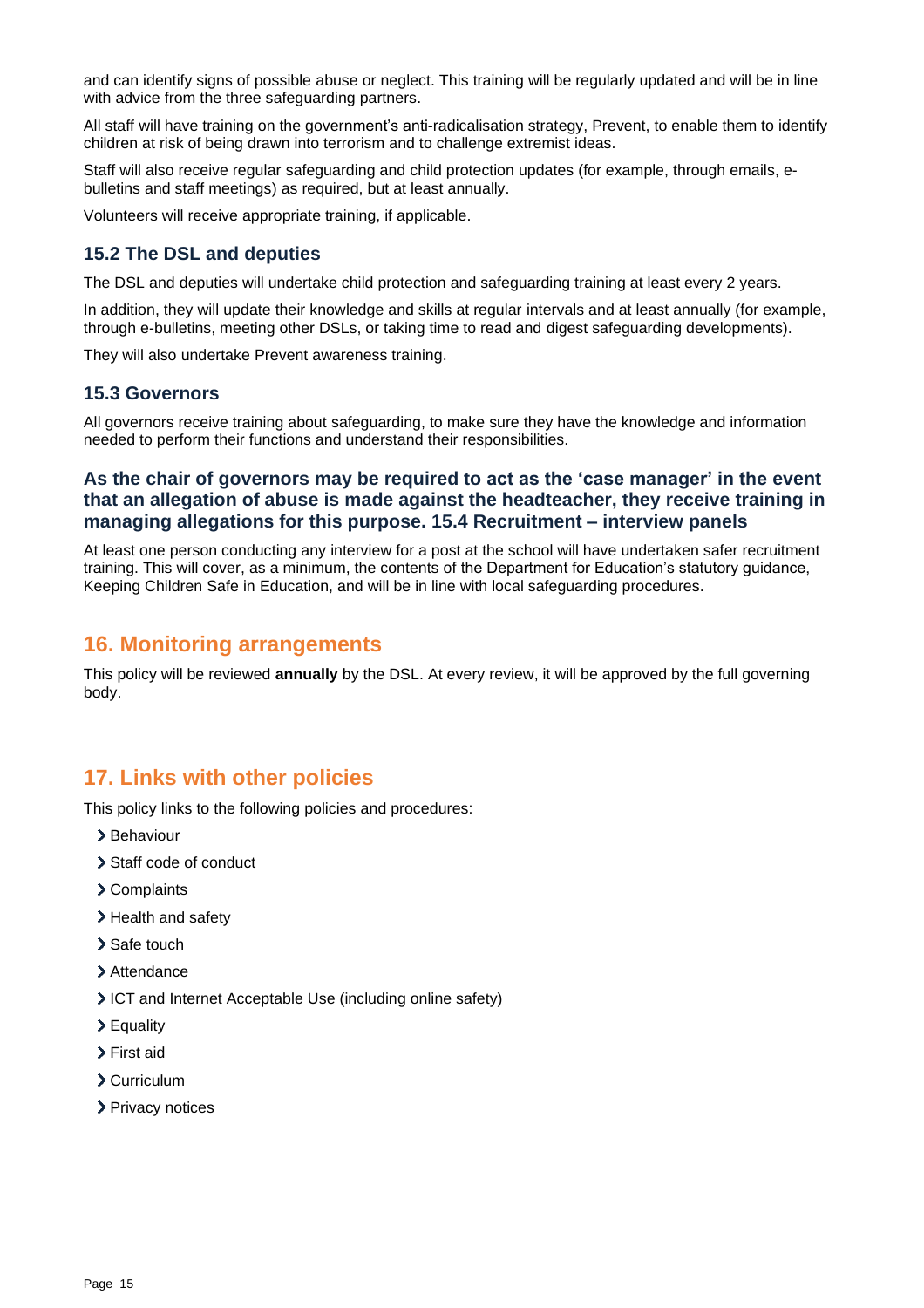#### **These appendices are based on the Department for Education's statutory guidance, Keeping Children Safe in Education.**

# <span id="page-15-0"></span>**Appendix 1: types of abuse**

Abuse, including neglect, and safeguarding issues are rarely standalone events that can be covered by one definition or label. In most cases, multiple issues will overlap.

**Physical abuse** may involve hitting, shaking, throwing, poisoning, burning or scalding, drowning, suffocating or otherwise causing physical harm to a child. Physical harm may also be caused when a parent or carer fabricates the symptoms of, or deliberately induces, illness in a child.

**Emotional abuse** is the persistent emotional maltreatment of a child such as to cause severe and adverse effects on the child's emotional development. Some level of emotional abuse is involved in all types of maltreatment of a child, although it may occur alone.

Emotional abuse may involve:

- Conveying to a child that they are worthless or unloved, inadequate, or valued only insofar as they meet the needs of another person
- Not giving the child opportunities to express their views, deliberately silencing them or 'making fun' of what they say or how they communicate
- Age or developmentally inappropriate expectations being imposed on children. These may include interactions that are beyond a child's developmental capability, as well as overprotection and limitation of exploration and learning, or preventing the child participating in normal social interaction
- Seeing or hearing the ill-treatment of another
- Serious bullying (including cyberbullying), causing children frequently to feel frightened or in danger, or the exploitation or corruption of children

**Sexual abuse** involves forcing or enticing a child or young person to take part in sexual activities, not necessarily involving a high level of violence, whether or not the child is aware of what is happening. The activities may involve:

- Physical contact, including assault by penetration (for example rape or oral sex) or non-penetrative acts such as masturbation, kissing, rubbing and touching outside of clothing
- Non-contact activities, such as involving children in looking at, or in the production of, sexual images, watching sexual activities, encouraging children to behave in sexually inappropriate ways, or grooming a child in preparation for abuse (including via the internet)

Sexual abuse is not solely perpetrated by adult males. Women can also commit acts of sexual abuse, as can other children.

**Neglect** is the persistent failure to meet a child's basic physical and/or psychological needs, likely to result in the serious impairment of the child's health or development. Neglect may occur during pregnancy as a result of maternal substance abuse.

Once a child is born, neglect may involve a parent or carer failing to:

- Provide adequate food, clothing and shelter (including exclusion from home or abandonment)
- Protect a child from physical and emotional harm or danger
- Ensure adequate supervision (including the use of inadequate care-givers)
- Ensure access to appropriate medical care or treatment

It may also include neglect of, or unresponsiveness to, a child's basic emotional needs.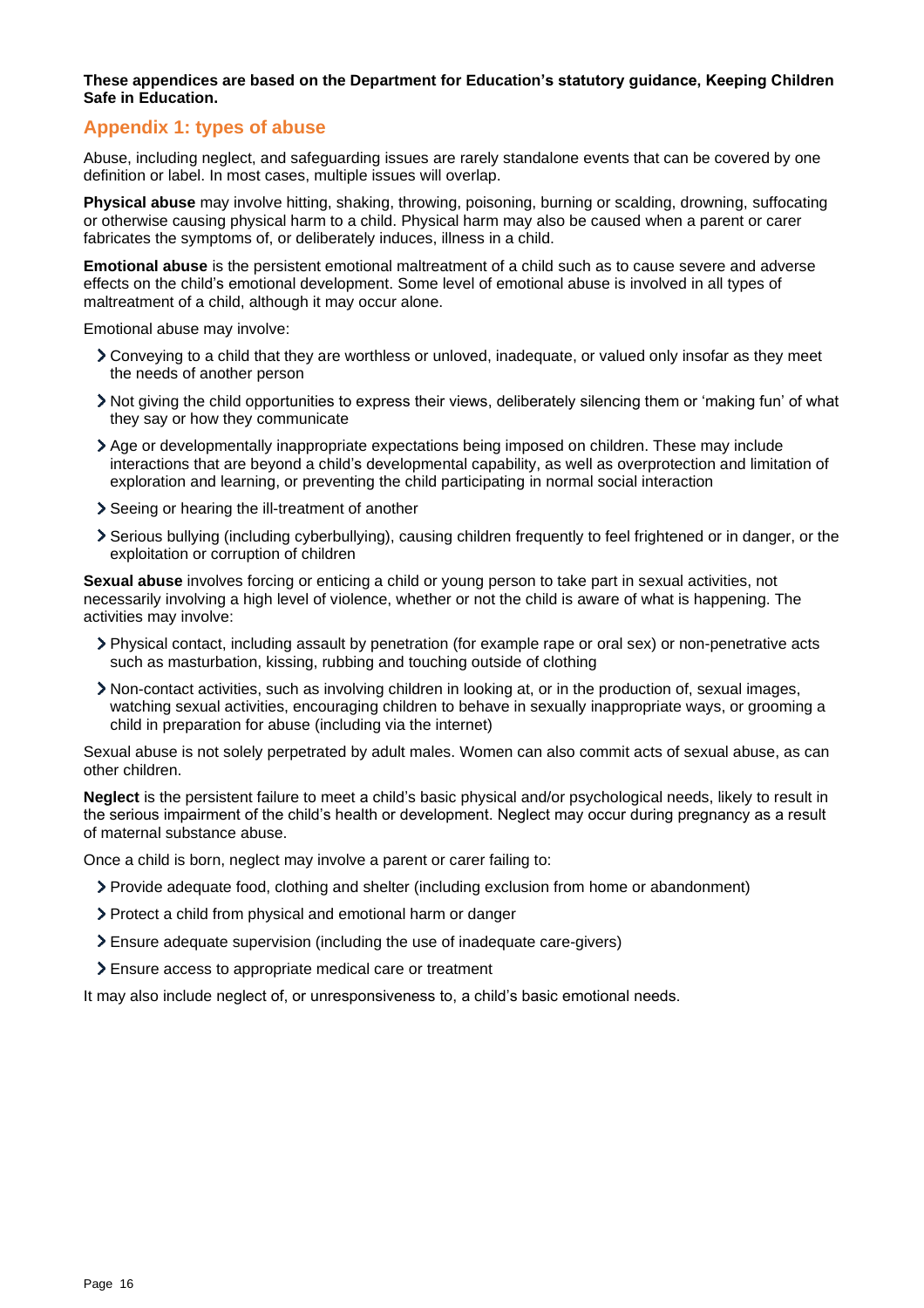# <span id="page-16-0"></span>**Appendix 2: safer recruitment and DBS checks – policy and procedures**

We will record all information on the checks carried out in the school's single central record (SCR). Copies of these checks, where appropriate, will be held in individuals' personnel files. We follow requirements and best practice in retaining copies of these checks, as set out below.

### **New staff**

When appointing new staff, we will:

- Verify their identity
- Obtain (via the applicant) an enhanced Disclosure and Barring Service (DBS) certificate, including barred list information for those who will be engaging in regulated activity (see definition below). We will not keep a copy of this for longer than 6 months
- Obtain a separate barred list check if they will start work in regulated activity before the DBS certificate is available
- Verify their mental and physical fitness to carry out their work responsibilities
- Verify their right to work in the UK. We will keep a copy of this verification for the duration of the member of staff's employment and for 2 years afterwards
- Verify their professional qualifications, as appropriate
- Ensure they are not subject to a prohibition order if they are employed to be a teacher
- Carry out further additional checks, as appropriate, on candidates who have lived or worked outside of the UK, including (where relevant) any teacher sanctions or restrictions imposed by a European Economic Area professional regulating authority, and criminal records checks or their equivalent
- Check that candidates taking up a management position are not subject to a prohibition from management (section 128) direction made by the secretary of state

We will ensure that appropriate checks are carried out to ensure that individuals are not disqualified under the 2018 Childcare Disqualification Regulations and Childcare Act 2006. Where we take a decision that an individual falls outside of the scope of these regulations and we do not carry out such checks, we will retain a record of our assessment on the individual's personnel file. This will include our evaluation of any risks and control measures put in place, and any advice sought.

We will ask for written information about previous employment history and check that information is not contradictory or incomplete.

We will seek references on all short-listed candidates, including internal candidates, before interview. We will scrutinise these and resolve any concerns before confirming appointments. The references requested will ask specific questions about the suitability of the applicant to work with children.

**Regulated activity** means a person who will be:

- Responsible, on a regular basis in a school or college, for teaching, training, instructing, caring for or supervising children; or
- Carrying out paid, or unsupervised unpaid, work regularly in a school or college where that work provides an opportunity for contact with children; or
- Engaging in intimate or personal care or overnight activity, even if this happens only once and regardless of whether they are supervised or not

# **Existing staff**

If we have concerns about an existing member of staff's suitability to work with children, we will carry out all the relevant checks as if the individual was a new member of staff. We will also do this if an individual moves from a post that is not regulated activity to one that is.

We will refer to the DBS anyone who has harmed, or poses a risk of harm, to a child or vulnerable adult where:

We believe the individual has engaged in [relevant conduct;](https://www.gov.uk/guidance/making-barring-referrals-to-the-dbs#relevant-conduct-in-relation-to-children) or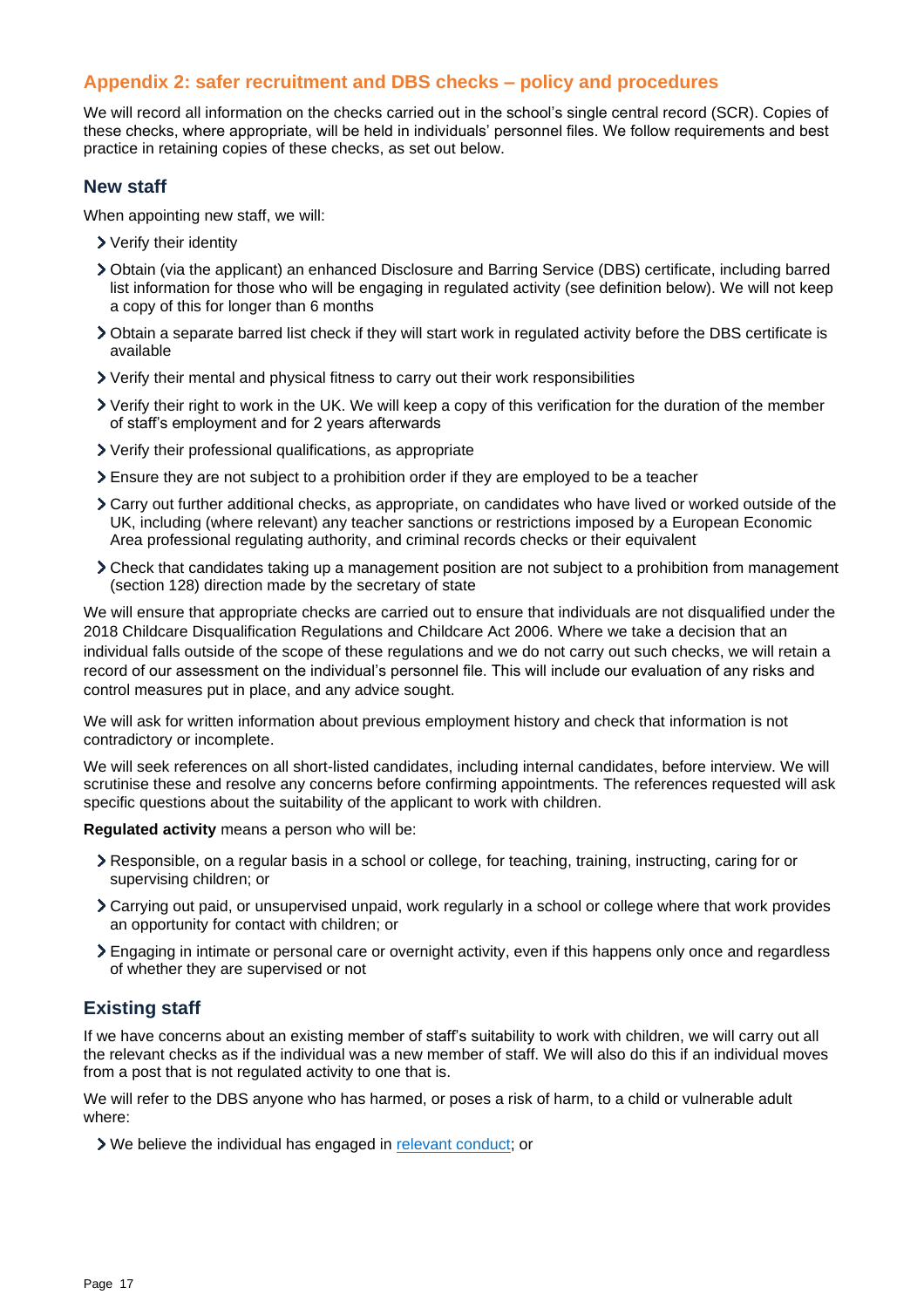- The individual has received a caution or conviction for a relevant offence, or there is reason to believe the individual has committed a listed relevant offence, under the Safeguarding [Vulnerable Groups Act 2006](http://www.legislation.gov.uk/uksi/2009/37/contents/made) (Prescribed Criteria and [Miscellaneous Provisions\) Regulations 2009;](http://www.legislation.gov.uk/uksi/2009/37/contents/made) or
- The 'harm test' is satisfied in respect of the individual (i.e. they may harm a child or vulnerable adult or put them at risk of harm); and
- The individual has been removed from working in regulated activity (paid or unpaid) or would have been removed if they had not left

# **Agency and third-party staff**

We will obtain written notification from any agency or third-party organisation that it has carried out the necessary safer recruitment checks that we would otherwise perform. We will also check that the person presenting themselves for work is the same person on whom the checks have been made.

# **Contractors**

We will check that any contractor, or any employee of the contractor, who is to work at the school has had the appropriate level of DBS check. This will be:

- An enhanced DBS check with barred list information for contractors engaging in regulated activity
- An enhanced DBS check, not including barred list information, for all other contractors who are not in regulated activity but whose work provides them with an opportunity for regular contact with children

We will obtain the DBS check for self-employed contractors.

We will not keep copies of such checks for longer than 6 months.

Contractors who have not had any checks will not be allowed to work unsupervised or engage in regulated activity under any circumstances but will be able to enter the school if supervised by a member of staff.

We will check the identity of all contractors and their staff on arrival at the school.

For self-employed contractors such as music teachers or sports coaches, we will ensure that appropriate checks are carried out to ensure that individuals are not disqualified under the 2018 Childcare Disqualification Regulations and Childcare Act 2006. Where we decide that an individual falls outside of the scope of these regulations and we do not carry out such checks, we will retain a record of our assessment. This will include our evaluation of any risks and control measures put in place, and any advice sought.

### **Trainee/student teachers**

Where applicants for initial teacher training are salaried by us, we will ensure that all necessary checks are carried out.

Where trainee teachers are fee-funded, we will obtain written confirmation from the training provider that necessary checks have been carried out and that the trainee has been judged by the provider to be suitable to work with children.

In both cases, this includes checks to ensure that individuals are not disqualified under the 2018 Childcare Disqualification Regulations and Childcare Act 2006.

# **Volunteers**

We will:

- Never leave an unchecked volunteer unsupervised or allow them to work in regulated activity
- Obtain an enhanced DBS check with barred list information for all volunteers who are new to working in regulated activity
- Carry out a risk assessment when deciding whether to seek an enhanced DBS check without barred list information for any volunteers not engaging in regulated activity. We will retain a record of this risk assessment
- Ensure that appropriate checks are carried out to ensure that individuals are not disqualified under the 2018 Childcare Disqualification Regulations and Childcare Act 2006. Where we decide that an individual falls outside of the scope of these regulations and we do not carry out such checks, we will retain a record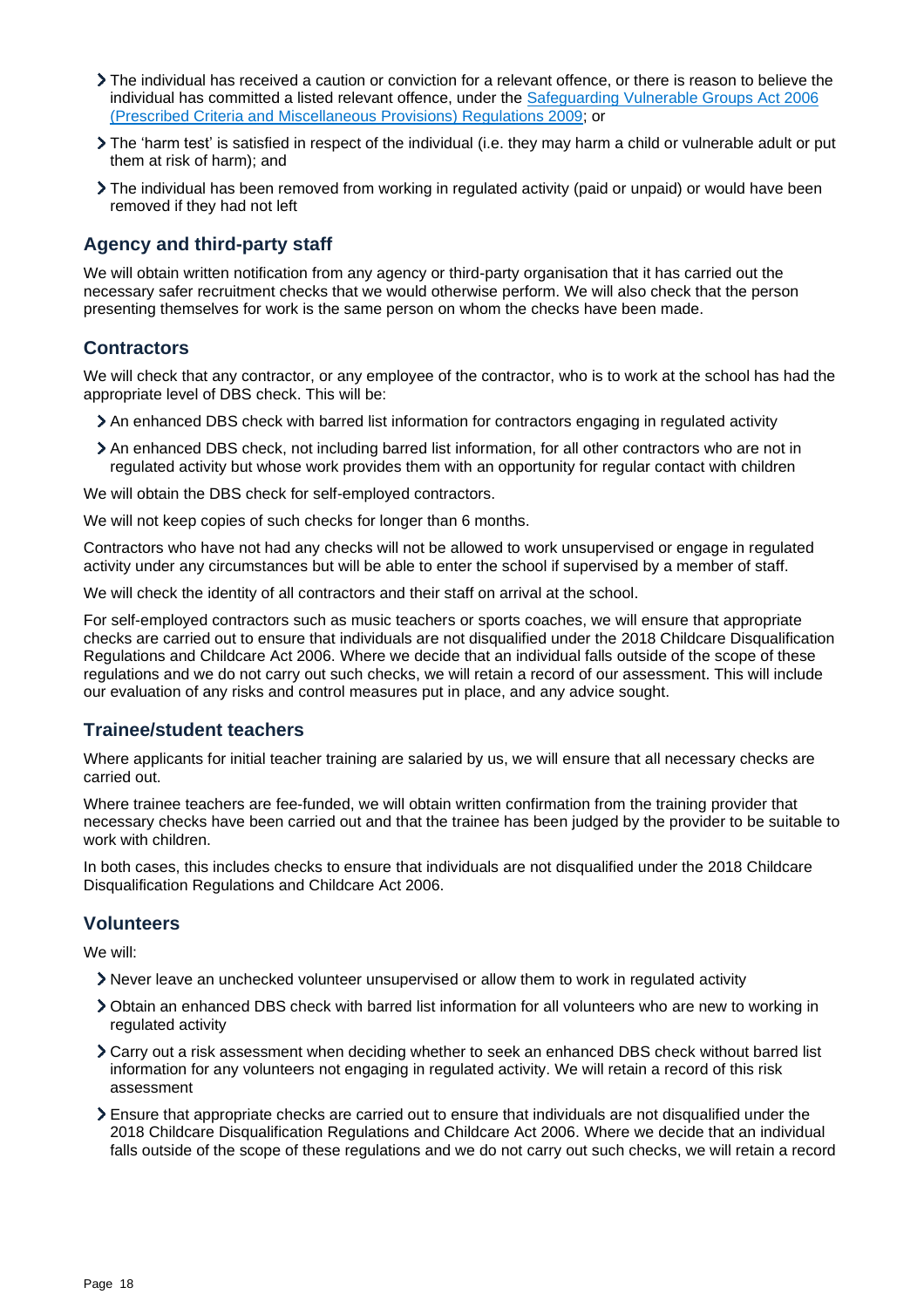of our assessment. This will include our evaluation of any risks and control measures put in place, and any advice sought

### **Governors**

All governors will have an enhanced DBS check without barred list information.

They will have an enhanced DBS check with barred list information if working in regulated activity.

The chair of the board will have their DBS check countersigned by the secretary of state.

All proprietors, trustees, local governors and members will also have the following checks:

- A section 128 check (to check prohibition on participation in management under [section 128 of the](https://www.legislation.gov.uk/ukpga/2008/25/section/128)  [Education and Skills Act 2008\)](https://www.legislation.gov.uk/ukpga/2008/25/section/128).
- > Identity
- > Right to work in the UK
- Other checks deemed necessary if they have lived or worked outside the UK

### **Staff working in alternative provision settings**

Where we place a student with an alternative provision provider, we obtain written confirmation from the provider that they have carried out the appropriate safeguarding checks on individuals working there that we would otherwise perform.

### **Adults who supervise students on work experience**

When organising work experience, we will ensure that policies and procedures are in place to protect children from harm.

We will also consider whether it is necessary for barred list checks to be carried out on the individuals who supervise a student under 16 on work experience. This will depend on the specific circumstances of the work experience, including the nature of the supervision, the frequency of the activity being supervised, and whether the work is regulated activity.

### **Students staying with host families**

It is unlikely that the school would make arrangements for students to be provided with care and accommodation by a host family to which they are not related (for example, during a foreign exchange visit). However, in the unlikely event that such arrangement are made we will request enhanced DBS checks with barred list information on those people.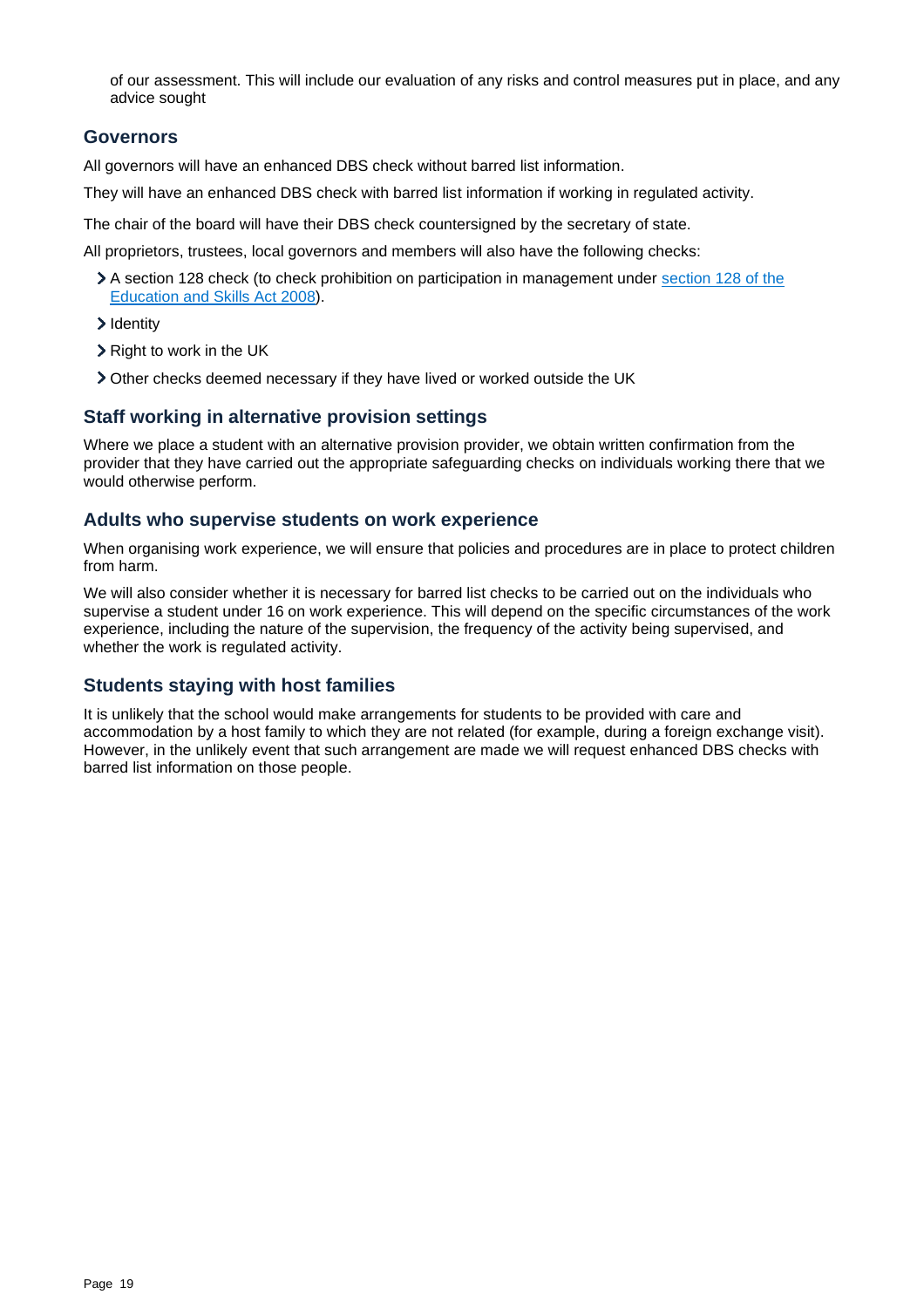# <span id="page-19-0"></span>**Appendix 3: allegations of abuse made against staff**

This section of this policy applies to all cases in which it is alleged that a current member of staff, including a supply teacher or volunteer, has:

- Behaved in a way that has harmed a child, or may have harmed a child, or
- Possibly committed a criminal offence against or related to a child, or
- Behaved towards a child or children in a way that indicates he or she may pose a risk of harm to children, or
- Behaved or may have behaved in a way that indicates they may not be suitable to work with children

It applies regardless of whether the alleged abuse took place in the school. Allegations against a teacher who is no longer teaching and historical allegations of abuse will be referred to the police.

We will deal with any allegation of abuse against a member of staff or volunteer very quickly, in a fair and consistent way that provides effective child protection while also supporting the individual who is the subject of the allegation.

Our procedures for dealing with allegations will be applied with common sense and judgement.

### **Suspension of the accused until the case is resolved**

Suspension will not be the default position, and will only be considered in cases where there is reason to suspect that a child or other children is/are at risk of harm, or the case is so serious that it might be grounds for dismissal. In such cases, we will only suspend an individual if we have considered all other options available and there is no reasonable alternative.

Based on an assessment of risk, we will consider alternatives such as:

- Redeployment within the school so that the individual does not have direct contact with the child or children concerned
- Providing an assistant to be present when the individual has contact with children
- Redeploying the individual to alternative work in the school so that they do not have unsupervised access to children
- Moving the child or children to classes where they will not come into contact with the individual, making it clear that this is not a punishment and parents have been consulted
- Temporarily redeploying the individual to another role in a different location, for example to an alternative school

### **Definitions for outcomes of allegation investigations**

- **Substantiated:** there is sufficient evidence to prove the allegation
- **Malicious:** there is sufficient evidence to disprove the allegation and there has been a deliberate act to deceive
- **False:** there is sufficient evidence to disprove the allegation
- **Unsubstantiated:** there is insufficient evidence to either prove or disprove the allegation (this does not imply guilt or innocence)
- **Unfounded**: to reflect cases where there is no evidence or proper basis which supports the allegation being made

### **Procedure for dealing with allegations**

In the event of an allegation that meets the criteria above, the headteacher (or chair of governors where the headteacher is the subject of the allegation) – the 'case manager' – will take the following steps:

Immediately discuss the allegation with the designated officer at the local authority. This is to consider the nature, content and context of the allegation and agree a course of action, including whether further enquiries are necessary to enable a decision on how to proceed, and whether it is necessary to involve the police and/or children's social care services. (The case manager may, on occasion, consider it necessary to involve the police *before* consulting the designated officer – for example, if the accused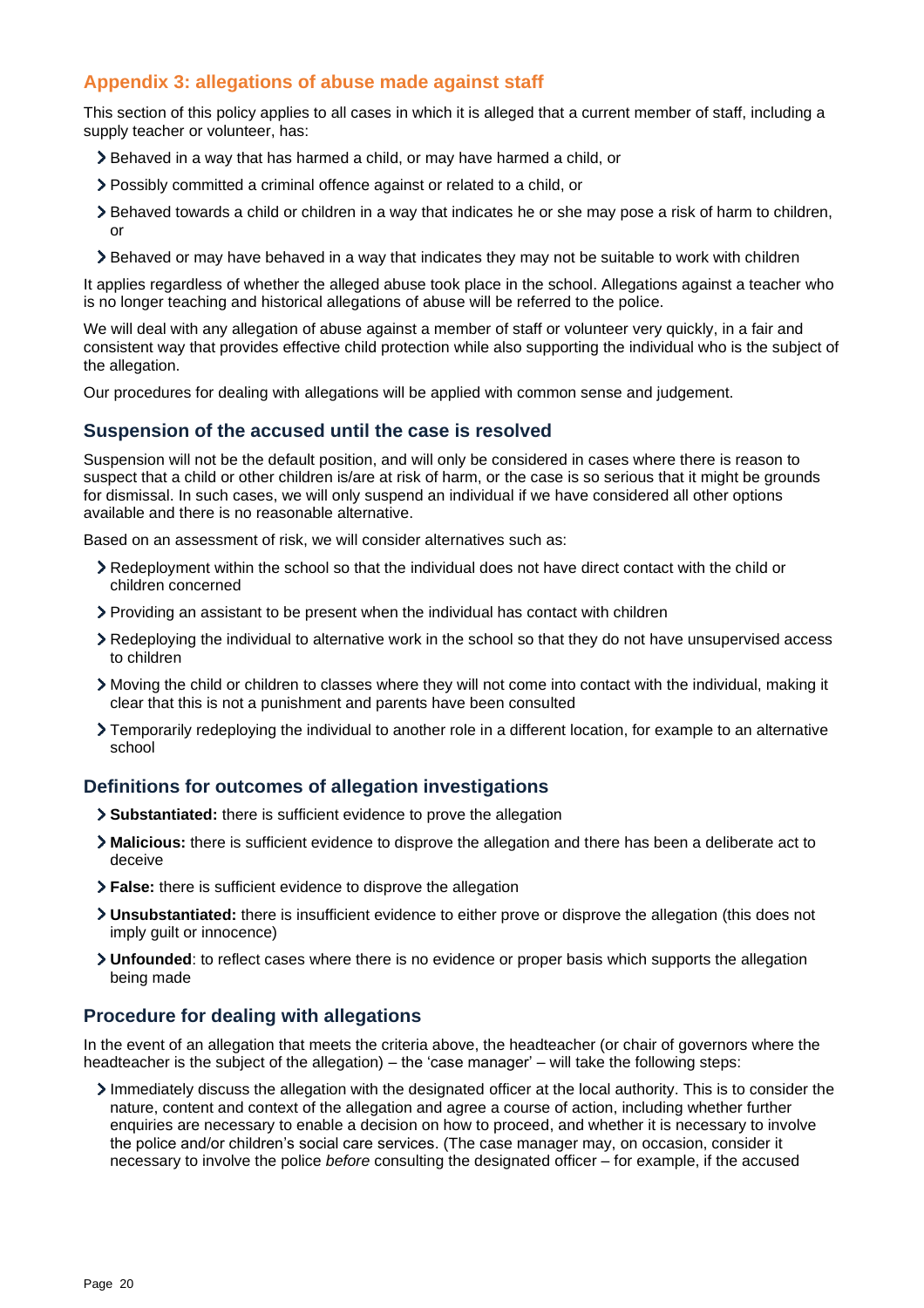individual is deemed to be an immediate risk to children or there is evidence of a possible criminal offence. In such cases, the case manager will notify the designated officer as soon as practicably possible after contacting the police)

- Inform the accused individual of the concerns or allegations and likely course of action as soon as possible after speaking to the designated officer (and the police or children's social care services, where necessary). Where the police and/or children's social care services are involved, the case manager will only share such information with the individual as has been agreed with those agencies
- Where appropriate (in the circumstances described above), carefully consider whether suspension of the individual from contact with children at the school is justified or whether alternative arrangements such as those outlined above can be put in place. Advice will be sought from the designated officer, police and/or children's social care services, as appropriate
- **If immediate suspension is considered necessary**, agree and record the rationale for this with the designated officer. The record will include information about the alternatives to suspension that have been considered, and why they were rejected. Written confirmation of the suspension will be provided to the individual facing the allegation or concern within 1 working day, and the individual will be given a named contact at the school and their contact details
- **If it is decided that no further action is to be taken** in regard to the subject of the allegation or concern, record this decision and the justification for it and agree with the designated officer what information should be put in writing to the individual and by whom, as well as what action should follow both in respect of the individual and those who made the initial allegation
- **If it is decided that further action is needed**, take steps as agreed with the designated officer to initiate the appropriate action in school and/or liaise with the police and/or children's social care services as appropriate
- Provide effective support for the individual facing the allegation or concern, including appointing a named representative to keep them informed of the progress of the case and considering what other support is appropriate
- Inform the parents or carers of the child/children involved about the allegation as soon as possible if they do not already know (following agreement with children's social care services and/or the police, if applicable). The case manager will also inform the parents or carers of the requirement to maintain confidentiality about any allegations made against teachers (where this applies) while investigations are ongoing. Any parent or carer who wishes to have the confidentiality restrictions removed in respect of a teacher will be advised to seek legal advice
- Keep the parents or carers of the child/children involved informed of the progress of the case and the outcome, where there is not a criminal prosecution, including the outcome of any disciplinary process (in confidence)
- Make a referral to the DBS where it is thought that the individual facing the allegation or concern has engaged in conduct that harmed or is likely to harm a child, or if the individual otherwise poses a risk of harm to a child

If the school is made aware that the secretary of state has made an interim prohibition order in respect of an individual, we will immediately suspend that individual from teaching, pending the findings of the investigation by the Teaching Regulation Agency.

Where the police are involved, wherever possible the proprietor will ask the police at the start of the investigation to obtain consent from the individuals involved to share their statements and evidence for use in the school's disciplinary process, should this be required at a later point.

If a concern is raised about the school's Proprietor / Chair of Governors, the correct course of action is to refer the matter directly to the local authority's designated officer.

### **Additional considerations for supply staff**

If there are concerns or an allegation is made against someone not directly employed by the school, such as supply staff provided by an agency, we will take the actions below in addition to our standard procedures.

- We will not decide to stop using a supply teacher due to safeguarding concerns without finding out the facts and liaising with our local authority designated officer to determine a suitable outcome
- If the governing body will discuss with the agency whether it is appropriate to suspend the supply teacher, or redeploy them to another part of the school, while the school carries out the investigation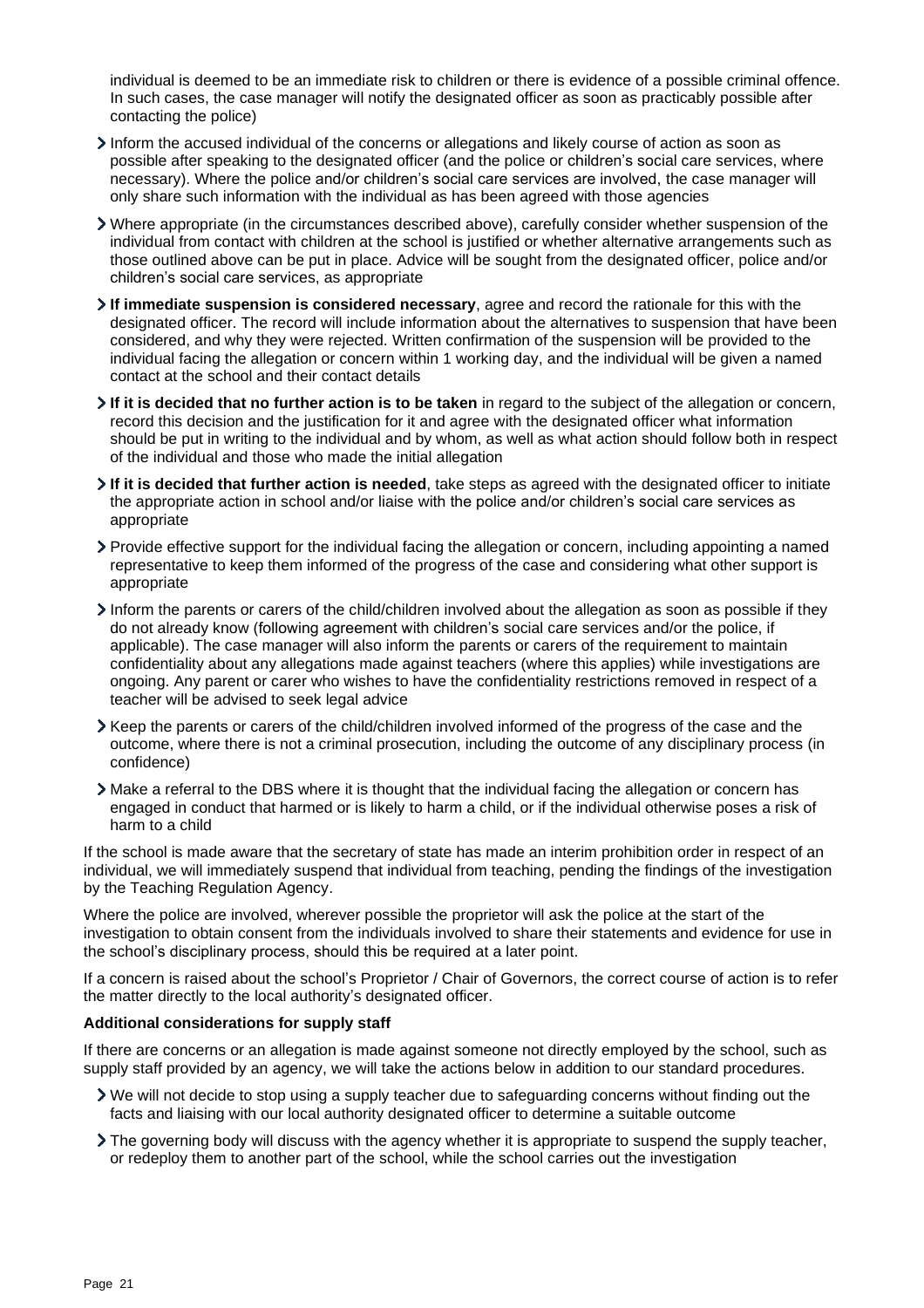- We will involve the agency fully, but the school will take the lead in collecting the necessary information and providing it to the local authority designated officer as required
- We will address issues such as information sharing, to ensure any previous concerns or allegations known to the agency are taken into account (we will do this, for example, as part of the allegations management meeting or by liaising directly with the agency where necessary)

When using an agency, we will inform them of our process for managing allegations, and keep them updated about our policies as necessary, and will invite the agency's HR manager or equivalent to meetings as appropriate.

# **Timescales**

- Any cases where it is clear immediately that the allegation is unsubstantiated or malicious will intended to be resolved within 1 week
- If the nature of an allegation does not require formal disciplinary action, we will intend to institute appropriate action within 3 working days
- If a disciplinary hearing is required and can be held without further investigation, we will hold this within the timescales laid out within the relevant policy.

# **Specific actions**

#### **Action following a criminal investigation or prosecution**

The case manager will discuss with the local authority's designated officer whether any further action, including disciplinary action, is appropriate and, if so, how to proceed, taking into account information provided by the police and/or children's social care services.

#### **Conclusion of a case where the allegation is substantiated**

If the allegation is substantiated and the individual is dismissed or the school ceases to use their services, or the individual resigns or otherwise ceases to provide their services, the case manager and the school's HR representative will discuss with the designated officer whether to make a referral to the DBS for consideration of whether inclusion on the barred lists is required. If they think that the individual has engaged in conduct that has harmed (or is likely to harm) a child, or if they think the person otherwise poses a risk of harm to a child, they must make a referral to the DBS.

If the individual concerned is a member of teaching staff, the case manager and personnel adviser will discuss with the designated officer whether to refer the matter to the Teaching Regulation Agency to consider prohibiting the individual from teaching.

#### **Individuals returning to work after suspension**

If it is decided on the conclusion of a case that an individual who has been suspended can return to work, the case manager will consider how best to facilitate this.

The case manager will also consider how best to manage the individual's contact with the child or children who made the allegation, if they are still attending the school.

#### **Unsubstantiated or malicious allegations**

If an allegation is shown to be deliberately invented, or malicious, the headteacher, or other appropriate person in the case of an allegation against the headteacher, will consider whether any disciplinary action is appropriate against the student(s) who made it, or whether the police should be asked to consider whether action against those who made the allegation might be appropriate, even if they are not a student.

# **Confidentiality**

The school will make every effort to maintain confidentiality and guard against unwanted publicity while an allegation is being investigated or considered.

The case manager will take advice from the local authority's designated officer, police and children's social care services, as appropriate, to agree:

• Who needs to know about the allegation and what information can be shared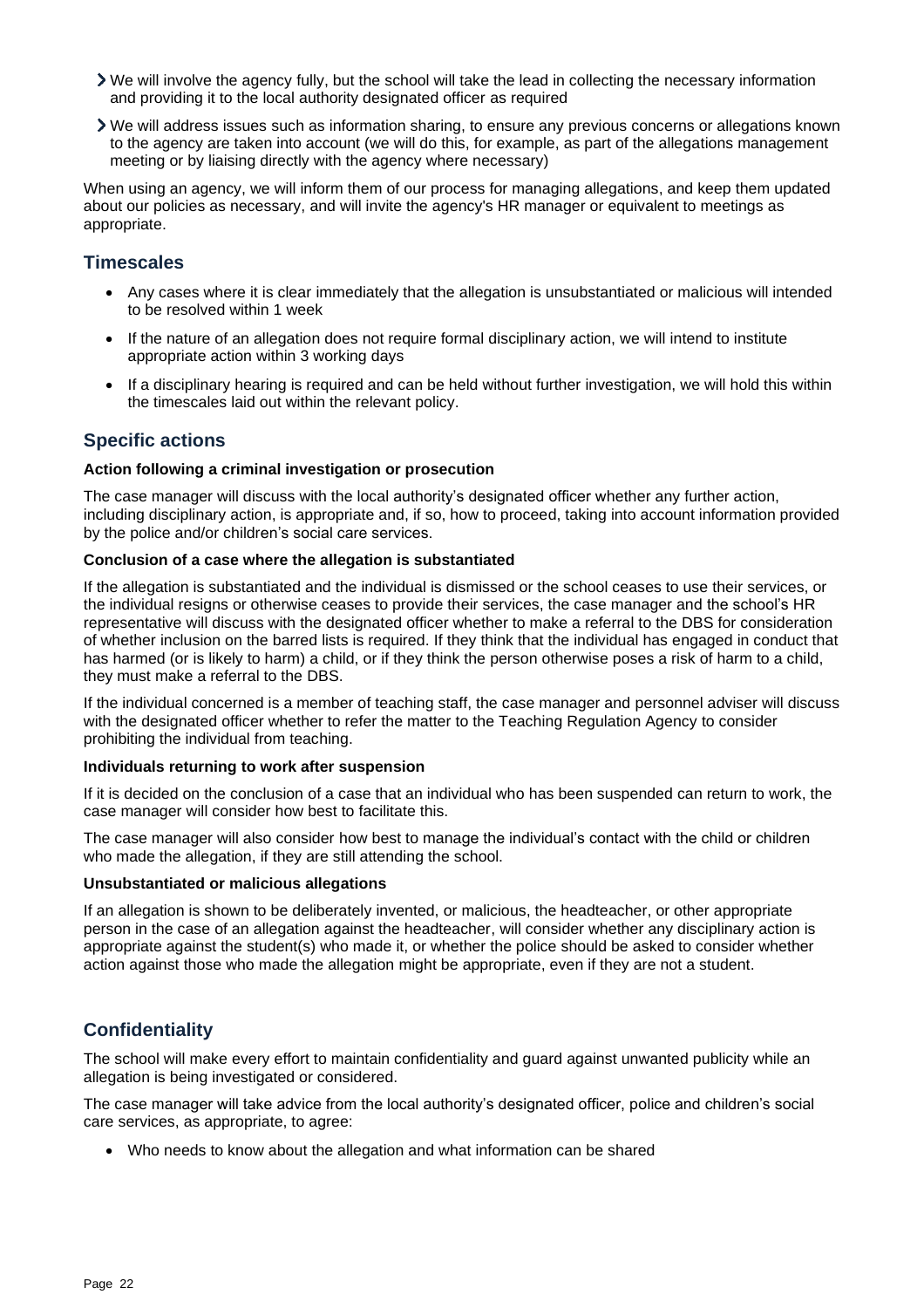- How to manage speculation, leaks and gossip, including how to make parents or carers of a child/children involved aware of their obligations with respect to confidentiality
- What, if any, information can be reasonably given to the wider community to reduce speculation
- How to manage press interest if, and when, it arises

### **Record-keeping**

The case manager will maintain clear records about any case where the allegation or concern meets the criteria above and store them on the individual's confidential personnel file for the duration of the case. Such records will include:

- A clear and comprehensive summary of the allegation
- Details of how the allegation was followed up and resolved
- Notes of any action taken and decisions reached (and justification for these, as stated above)

If an allegation or concern is not found to have been malicious, the school will retain the records of the case on the individual's confidential personnel file, and provide a copy to the individual.

Where records contain information about allegations of sexual abuse, we will preserve these for the Independent Inquiry into Child Sexual Abuse (IICSA), for the term of the inquiry. We will retain all other records at least until the individual has reached normal pension age, or for 10 years from the date of the allegation if that is longer.

The records of any allegation that is found to be malicious will be deleted from the individual's personnel file.

# **References**

When providing employer references, we will not refer to any allegation that has been proven to be false, unsubstantiated or malicious, or any history of allegations where all such allegations have been proven to be false, unsubstantiated or malicious.

### **Learning lessons**

After any cases where the allegations are *substantiated*, we will review the circumstances of the case with the local authority's designated officer to determine whether there are any improvements that we can make to the school's procedures or practice to help prevent similar events in the future.

This will include consideration of (as applicable):

- Issues arising from the decision to suspend the member of staff
- The duration of the suspension
- Whether or not the suspension was justified
- The use of suspension when the individual is subsequently reinstated. We will consider how future investigations of a similar nature could be carried out without suspending the individual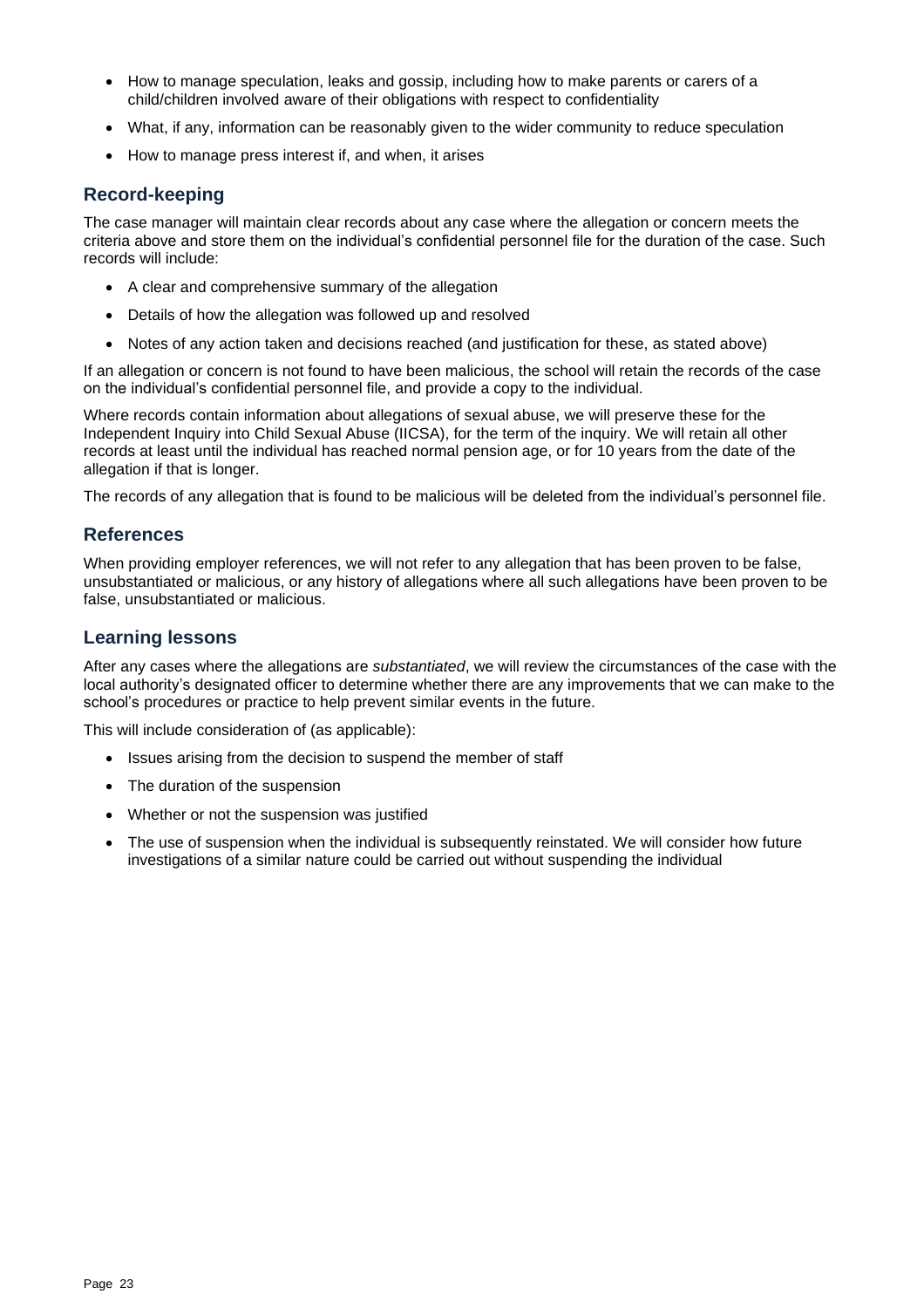# <span id="page-23-0"></span>**Appendix 4: specific safeguarding issues**

# **Children missing from education**

A child going missing from education, particularly repeatedly, can be a warning sign of a range of safeguarding issues. This might include abuse or neglect, such as sexual abuse or exploitation or child criminal exploitation, or issues such as mental health problems, substance abuse, radicalisation, FGM or forced marriage.

There are many circumstances where a child may become missing from education, but some children are particularly at risk. These include children who:

- > Are at risk of harm or neglect
- > Are at risk of forced marriage or FGM
- Come from Gypsy, Roma, or Traveller families
- Come from the families of service personnel
- Go missing or run away from home or care
- Are supervised by the youth justice system
- > Cease to attend a school
- Come from new migrant families

We will follow our procedures for unauthorised absence and for dealing with children who go missing from education, particularly on repeat occasions, to help identify the risk of abuse and neglect, including sexual exploitation, and to help prevent the risks of going missing in future. This includes informing the local authority if a child leaves the school without a new school being named, and adhering to requirements with respect to sharing information with the local authority, when applicable, when removing a child's name from the admission register at non-standard transition points.

Staff will be trained in signs to look out for and the individual triggers to be aware of when considering the risks of potential safeguarding concerns which may be related to being missing, such as travelling to conflict zones, FGM and forced marriage.

If a staff member suspects that a child is suffering from harm or neglect, we will follow local child protection procedures, including with respect to making reasonable enquiries. We will make an immediate referral to the local authority children's social care team, and the police, if the child is suffering or likely to suffer from harm, or in immediate danger.

# **Child criminal exploitation**

Some specific forms of CCE can include children being forced or manipulated into transporting drugs or money through county lines, working in cannabis factories, shoplifting or pickpocketing. They can also be forced or manipulated into committing vehicle crime or threatening/committing serious violence to others.

Children can become trapped by this type of exploitation as perpetrators can threaten victims (and their families) with violence, or entrap and coerce them into debt. They may be coerced into carrying weapons such as knives or begin to carry a knife for a sense of protection from harm from others. As children involved in criminal exploitation often commit crimes themselves, their vulnerability as victims is not always recognised by adults and professionals, (particularly older children), and they are not treated as victims despite the harm they have experienced. They may still have been criminally exploited even if the activity appears to be something they have agreed or consented to.

It is important to note that the experience of girls who are criminally exploited can be very different to that of boys. The indicators may not be the same, however professionals should be aware that girls are at risk of criminal exploitation too. It is also important to note that both boys and girls being criminally exploited may be at higher risk of sexual exploitation.

The abuse can be perpetrated by males or females, and children or adults. It can be a one-off occurrence or a series of incidents over time, and range from opportunistic to complex organised abuse.

The victim can be exploited even when the activity appears to be consensual. It does not always involve physical contact and can happen online.

Indicators of CCE can include a child: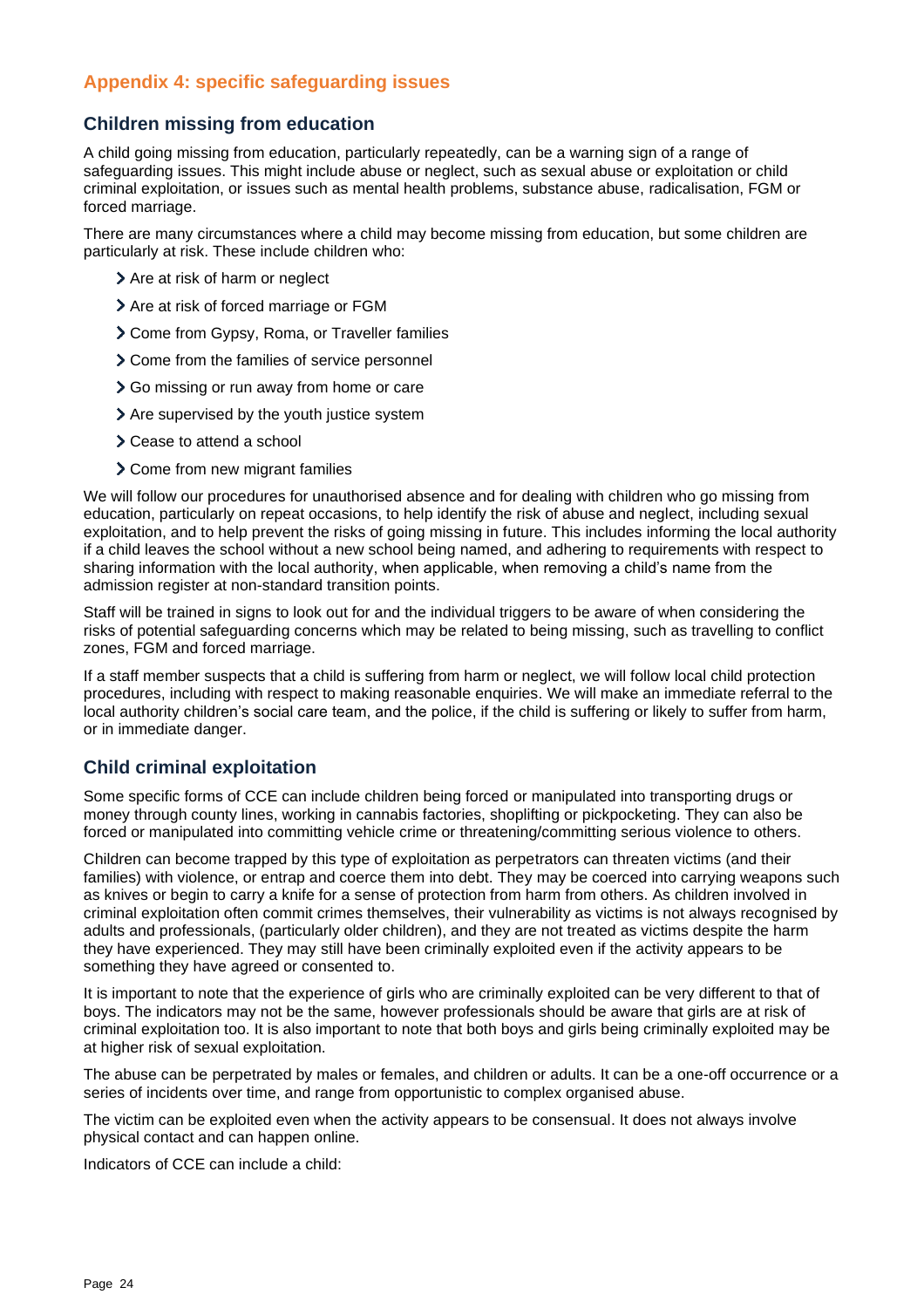- Appearing with unexplained gifts or new possessions
- Associating with other young people involved in exploitation
- > Suffering from changes in emotional wellbeing
- Misusing drugs and alcohol
- Going missing for periods of time or regularly coming home late
- Regularly missing school or education
- $\sum$  Not taking part in education

If a member of staff suspects CCE, they will discuss this with the DSL. The DSL will trigger the local safeguarding procedures, including a referral to the local authority's children's social care team and the police, if appropriate.

# **Child sexual exploitation**

Child Sexual Exploitation (CSE) is a form of child sexual abuse. Sexual abuse may involve physical contact, including assault by penetration (for example, rape or oral sex) or nonpenetrative acts such as masturbation, kissing, rubbing, and touching outside clothing. It may include noncontact activities, such as involving children in the production of sexual images, forcing children to look at sexual images or watch sexual activities, encouraging children to behave in sexually inappropriate ways or grooming a child in preparation for abuse including via the internet.

CSE can occur over time or be a one-off occurrence, and may happen without the child's immediate knowledge e.g. through others sharing videos or images of them on social media. CSE can affect any child, who has been coerced into engaging in sexual activities. This includes 16 and 17 year olds who can legally consent to have sex. Some children may not realise they are being exploited e.g. they believe they are in a genuine romantic relationship

In addition to the CCE indicators above, indicators of CSE can include a child:

- > Having an older boyfriend or girlfriend
- > Suffering from sexually transmitted infections or becoming pregnant
- > appear with unexplained gifts
- money or new possessions;
- associate with other children involved in exploitation;
- suffer from changes in emotional well-being;
- misuse drugs and alcohol;
- > go missing for periods of time or regularly come home late; and
- If regularly miss school or education or do not take part in education.

If a member of staff suspects CSE, they will discuss this with the DSL. The DSL will trigger the local safeguarding procedures, including a referral to the local authority's children's social care team and the police, if appropriate.

### **Domestic abuse**

Children can witness and be adversely affected by domestic abuse and/or violence at home where it occurs between family members. In some cases, a child may blame themselves for the abuse or may have had to leave the family home as a result.

Older children may also experience domestic abuse and/or violence in their own personal relationships.

Exposure to domestic abuse and/or violence can have a serious, long-lasting emotional and psychological impact on children.

If police are called to an incident of domestic abuse and any children in the household have experienced the incident, the police will inform the key adult in school (usually the designated safeguarding lead) before the child or children arrive at school the following day.

The DSL will provide support according to the child's needs and update records about their circumstances.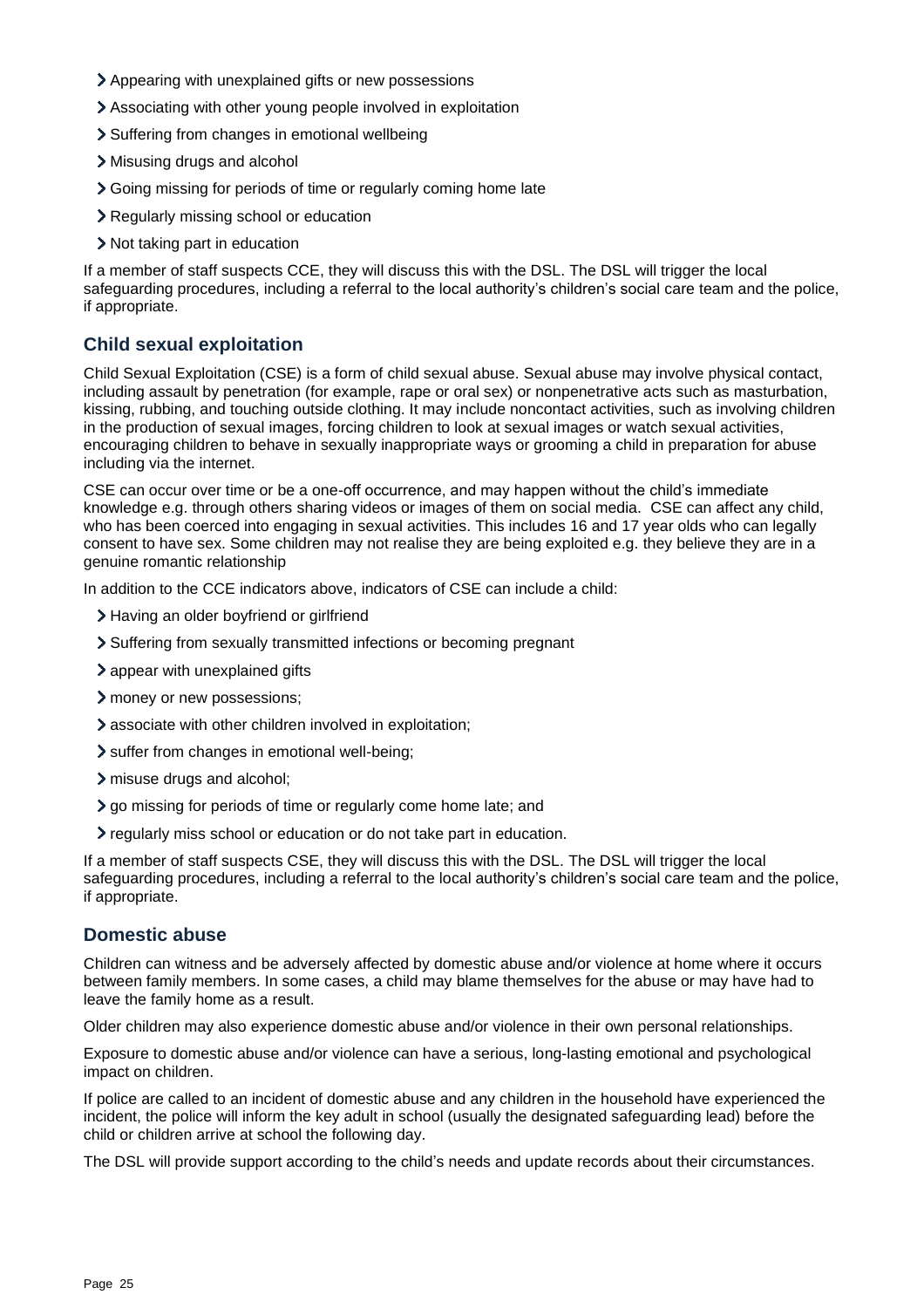# **Homelessness**

Being homeless or being at risk of becoming homeless presents a real risk to a child's welfare.

The DSL deputies will be aware of contact details and referral routes in to the local housing authority so they can raise/progress concerns at the earliest opportunity (where appropriate and in accordance with local procedures).

Where a child has been harmed or is at risk of harm, the DSL will also make a referral to children's social care.

# **So-called 'honour-based' abuse (including FGM and forced marriage)**

So-called 'honour-based' abuse (HBA) encompasses incidents or crimes committed to protect or defend the honour of the family and/or community, including FGM, forced marriage, and practices such as breast ironing.

Abuse committed in this context often involves a wider network of family or community pressure and can include multiple perpetrators.

All forms of HBA are abuse and will be handled and escalated as such. All staff will be alert to the possibility of a child being at risk of HBA or already having suffered it. If staff have a concern, they will speak to the DSL, who will activate local safeguarding procedures.

#### **FGM**

The DSL will make sure that staff have access to appropriate training to equip them to be alert to children affected by FGM or at risk of FGM.

Section 7.3 of this policy sets out the procedures to be followed if a staff member discovers that an act of FGM appears to have been carried out or suspects that a student is at risk of FGM.

Indicators that FGM has already occurred include:

- A student confiding in a professional that FGM has taken place
- A mother/family member disclosing that FGM has been carried out
- A family/student already being known to social services in relation to other safeguarding issues

> A girl:

- Having difficulty walking, sitting or standing, or looking uncomfortable
- Finding it hard to sit still for long periods of time (where this was not a problem previously)
- Spending longer than normal in the bathroom or toilet due to difficulties urinating
- Having frequent urinary, menstrual or stomach problems
- Avoiding physical exercise or missing PE
- Being repeatedly absent from school, or absent for a prolonged period
- Demonstrating increased emotional and psychological needs for example, withdrawal or depression, or significant change in behaviour
- Being reluctant to undergo any medical examinations
- Asking for help, but not being explicit about the problem
- Talking about pain or discomfort between her legs

Potential signs that a student may be at risk of FGM include:

The girl's family having a history of practising FGM (this is the biggest risk factor to consider)

- FGM being known to be practised in the girl's community or country of origin
- A parent or family member expressing concern that FGM may be carried out
- A family not engaging with professionals (health, education or other) or already being known to social care in relation to other safeguarding issues

A girl: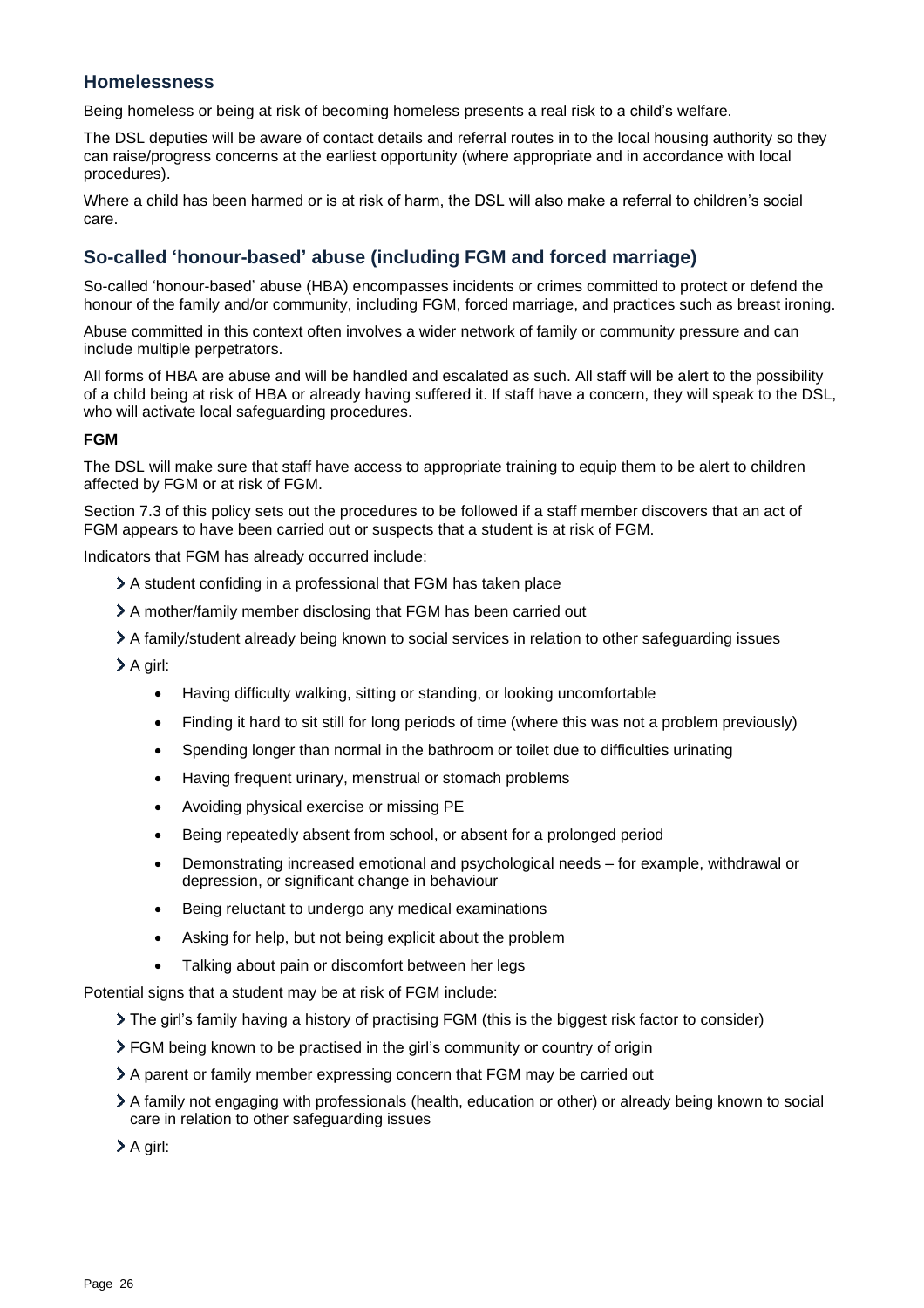- Having a mother, older sibling or cousin who has undergone FGM
- Having limited level of integration within UK society
- Confiding to a professional that she is to have a "special procedure" or to attend a special occasion to "become a woman"
- Talking about a long holiday to her country of origin or another country where the practice is prevalent, or parents stating that they or a relative will take the girl out of the country for a prolonged period
- Requesting help from a teacher or another adult because she is aware or suspects that she is at immediate risk of FGM
- Talking about FGM in conversation for example, a girl may tell other children about it (although it is important to take into account the context of the discussion)
- Being unexpectedly absent from school
- Having sections missing from her 'red book' (child health record) and/or attending a travel clinic or equivalent for vaccinations/anti-malarial medication

The above indicators and risk factors are not intended to be exhaustive.

#### **Forced marriage**

Forcing a person into marriage is a crime. A forced marriage is one entered into without the full and free consent of one or both parties and where violence, threats, or any other form of coercion is used to cause a person to enter into a marriage. Threats can be physical or emotional and psychological.

Staff will receive training around forced marriage and the presenting symptoms. We are aware of the 'one chance' rule, i.e. we may only have one chance to speak to the potential victim and only one chance to save them.

If a member of staff suspects that a student is being forced into marriage, they will speak to the student about their concerns in a secure and private place. They will then report this to the DSL.

The DSL will:

- Speak to the student about the concerns in a secure and private place
- Activate the local safeguarding procedures and refer the case to the local authority's designated officer
- Seek advice from the Forced Marriage Unit on 020 7008 0151 or  $\frac{fmu@fco.gov.uk}{fmu@fco.gov.uk}$
- Refer the student to an education welfare officer, pastoral tutor, learning mentor, or school counsellor, as appropriate

### **Online Safety**

It is essential that children are safeguarded from potentially harmful and inappropriate online material.

We will have a whole school approach to online safety in the use of technology and mechanisms to identify, intervene in, and escalate any concerns where appropriate.

The breadth of issues classified within online safety is considerable, but can be categorised into four areas of risk:

- **content:** being exposed to illegal, inappropriate or harmful content, for example: pornography, fake news, racism, misogyny, self-harm, suicide, anti-Semitism, radicalisation and extremism.
- **contact:** being subjected to harmful online interaction with other users; for example: peer to peer pressure, commercial advertising and adults posing as children or young adults with the intention to groom or exploit them for sexual, criminal, financial or other purposes'.
- $\sum$ **conduct:** personal online behaviour that increases the likelihood of, or causes, harm; for example, making, sending and receiving explicit images (e.g consensual and non-consensual sharing of nudes and semi-nudes and/or pornography, sharing other explicit images and online bullying; and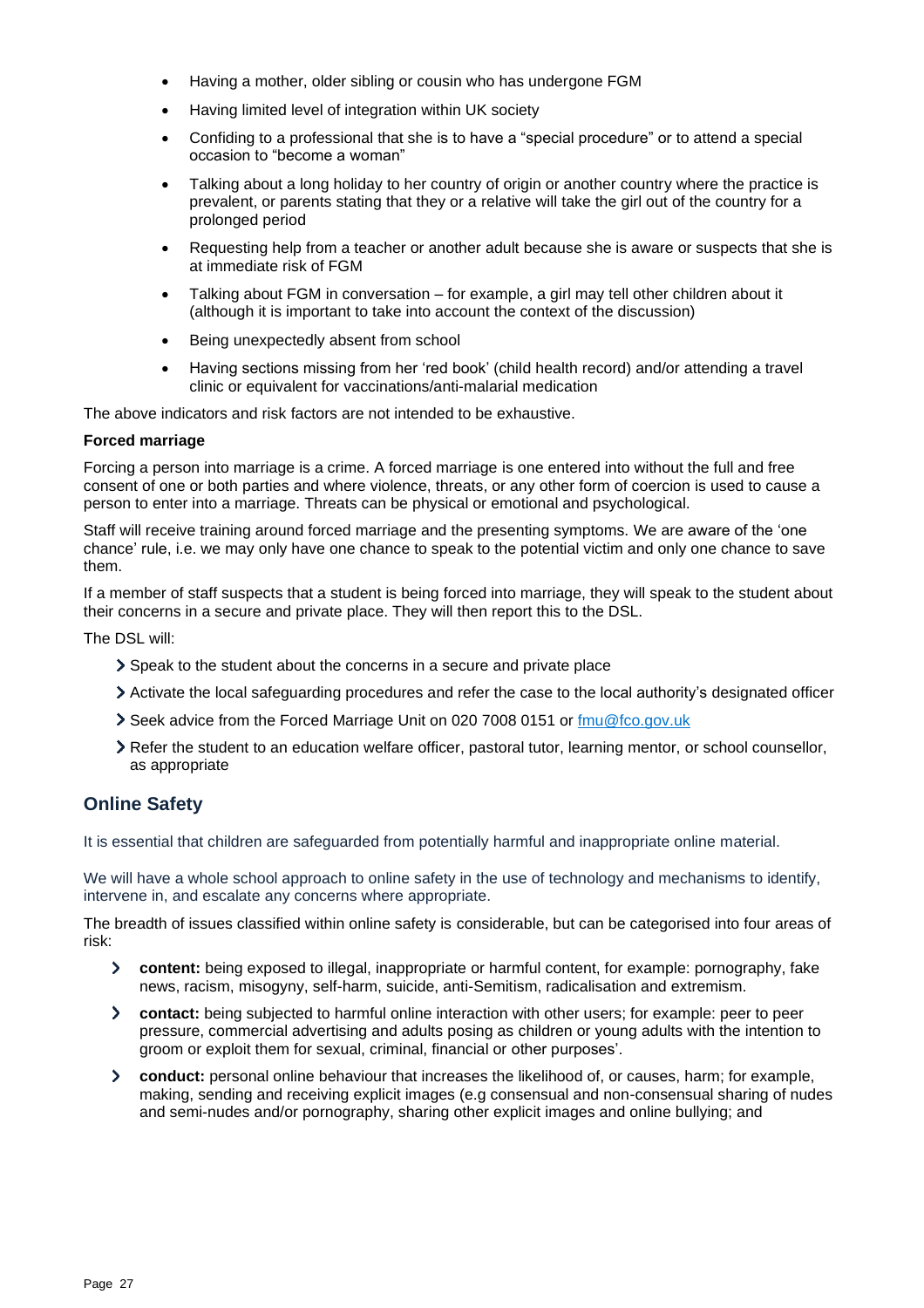$\overline{\phantom{0}}$ **commerce:** risks such as online gambling, inappropriate advertising, phishing and or financial scams. If you feel your pupils, students or staff are at risk, please report it to the Anti-Phishing Working Group [\(https://apwg.org/\)](https://apwg.org/).

We will ensure online safety is a running and interrelated theme whilst devising and implementing policies and procedures. This will include considering how online safety is reflected as required in all relevant policies and considering online safety whilst planning the curriculum, any teacher training, the role and responsibilities of the designated safeguarding lead and any parental engagement.

# **Preventing radicalisation**

- **Radicalisation** refers to the process by which a person comes to support terrorism and extremist ideologies associated with terrorist groups
- **Extremism** is vocal or active opposition to fundamental British values, such as democracy, the rule of law, individual liberty, and mutual respect and tolerance of different faiths and beliefs. This also includes calling for the death of members of the armed forces
- **Terrorism** is an action that:
	- Endangers or causes serious violence to a person/people;
	- Causes serious damage to property; or
	- Seriously interferes or disrupts an electronic system

The use or threat of terrorism must be designed to influence the government or to intimidate the public and is made for the purpose of advancing a political, religious or ideological cause.

Schools have a duty to prevent children from being drawn into terrorism. The DSL will undertake Prevent awareness training and make sure that staff have access to appropriate training to equip them to identify children at risk.

We will assess the risk of children in our school being drawn into terrorism. This assessment will be based on an understanding of the potential risk in our local area, in collaboration with our local safeguarding partners and local police force.

We will ensure that suitable internet filtering is in place, and equip our students to stay safe online at school and at home. Support and guidance will be provided in this regard when children are learning online at home when, for example, they are following national CV19 re. quarantine or isolation.

There is no single way of identifying an individual who is likely to be susceptible to an extremist ideology. Radicalisation can occur quickly or over a long period.

Staff will be alert to changes in students' behaviour.

The government website [Educate Against](http://educateagainsthate.com/parents/what-are-the-warning-signs/) Hate and charity [NSPCC](https://www.nspcc.org.uk/what-you-can-do/report-abuse/dedicated-helplines/protecting-children-from-radicalisation/) say that signs that a student is being radicalised can include:

- Refusal to engage with, or becoming abusive to, peers who are different from themselves
- Becoming susceptible to conspiracy theories and feelings of persecution
- Changes in friendship groups and appearance
- Rejecting activities they used to enjoy
- Converting to a new religion
- Isolating themselves from family and friends
- > Talking as if from a scripted speech
- An unwillingness or inability to discuss their views
- A sudden disrespectful attitude towards others
- Increased levels of anger
- Increased secretiveness, especially around internet use
- Expressions of sympathy for extremist ideologies and groups, or justification of their actions
- Accessing extremist material online, including on Facebook or Twitter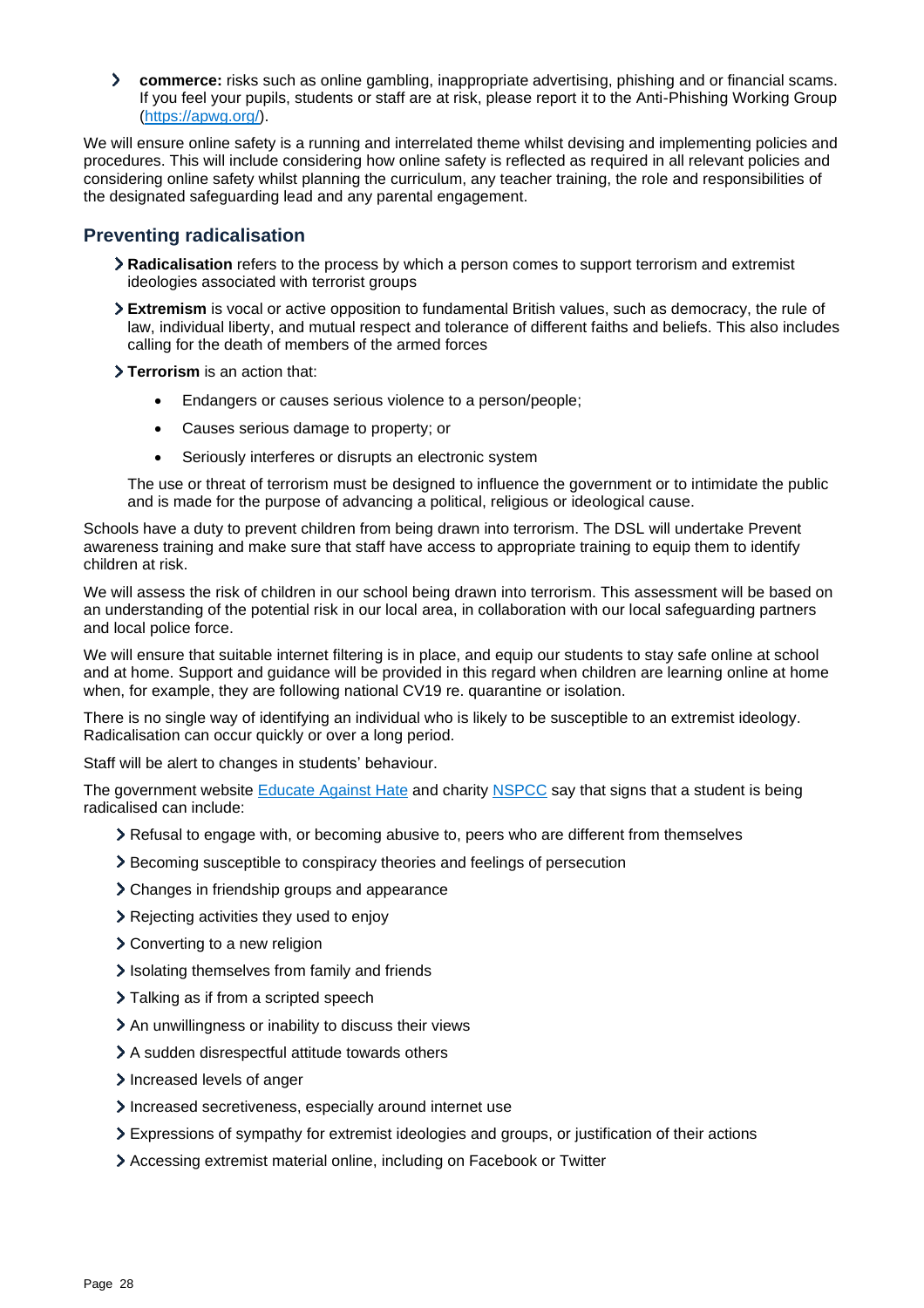- > Possessing extremist literature
- Being in contact with extremist recruiters and joining, or seeking to join, extremist organisations

Children who are at risk of radicalisation may have low self-esteem, or be victims of bullying or discrimination. It is important to note that these signs can also be part of normal teenage behaviour – staff should have confidence in their instincts and seek advice if something feels wrong.

If staff are concerned about a student, they will follow our procedures set out in section 7.5 of this policy, including discussing their concerns with the DSL.

Staff should **always** take action if they are worried.

# **Checking the identity and suitability of visitors**

All visitors will be required to verify their identity to the satisfaction of staff and to leave their belongings, including their mobile phone(s), in a safe place during their visit.

If the visitor is unknown to the setting, we will check their credentials and reason for visiting before allowing them to enter the setting. Visitors should be ready to produce identification.

Visitors are expected to sign the visitors' book and wear a visitor's badge.

Visitors to the school who are visiting for a professional purpose, such as educational psychologists and school improvement officers, will be asked to show photo ID and:

- Will be asked to show their DBS certificate, which will be checked alongside their photo ID; or
- The organisation sending the professional, such as the LA or educational psychology service, will provide prior written confirmation that an enhanced DBS check with barred list information has been carried out

All other visitors, including visiting speakers, will be accompanied by a member of staff at all times. We will not invite into the school any speaker who is known to disseminate extremist views, and will carry out appropriate checks to ensure that any individual or organisation using school facilities is not seeking to disseminate extremist views or radicalise students or staff.

# **Missing students**

Our procedures are designed to ensure that a missing child is found and returned to effective supervision as soon as possible. If a child goes missing, we will refer to our missing student procedure:

If a student is missing for more than 10 minutes the following procedure must be followed:-

- Search the building, grounds and immediate vicinity thoroughly.
- Inform the reception immediately on 200. Who will inform Curriculum Co Ordinator

If the Curriculum Co-Ordinator is not available please contact:-

• Head Teacher - Mob: 07388118441

If the individual is not found the Head Teacher, or one of the above named people only, must notify Police on 101

• A photograph of the individual can be found in their EHCP and sign in app.

If, after a suitable period of time the individual still cannot be found, their next of kin and/or social worker must be informed – by one of the above only.

In all circumstances a full and detailed report of the incident. The report must include:-

- Date the individual went missing.
- Time the individual was last seen
- Time the individual was discovered to be missing.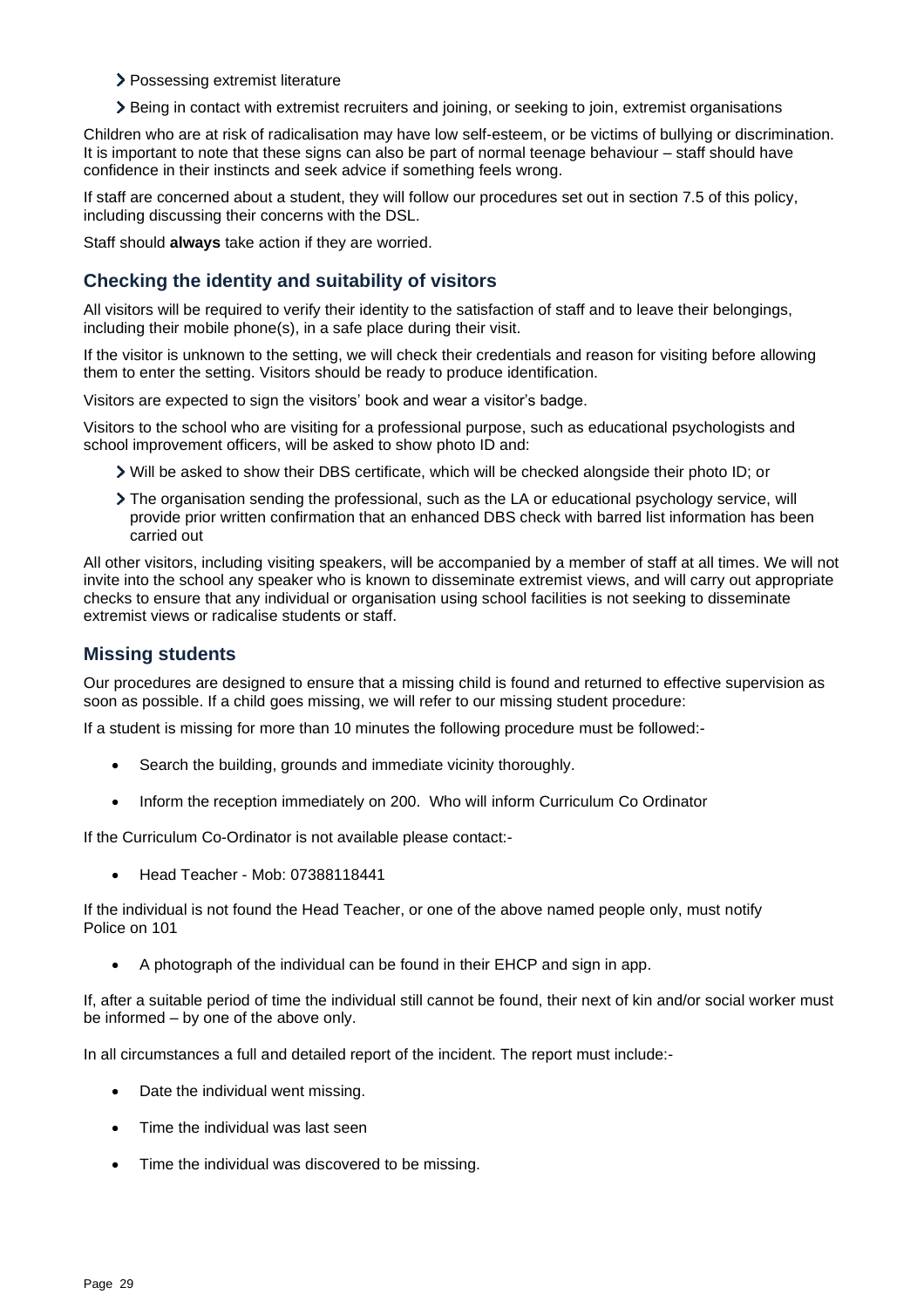- Circumstances in which the individual was last seen.
- Details (stating date/time) of all action taken and any persons contacted.
- The report must be signed and dated by the person completing the report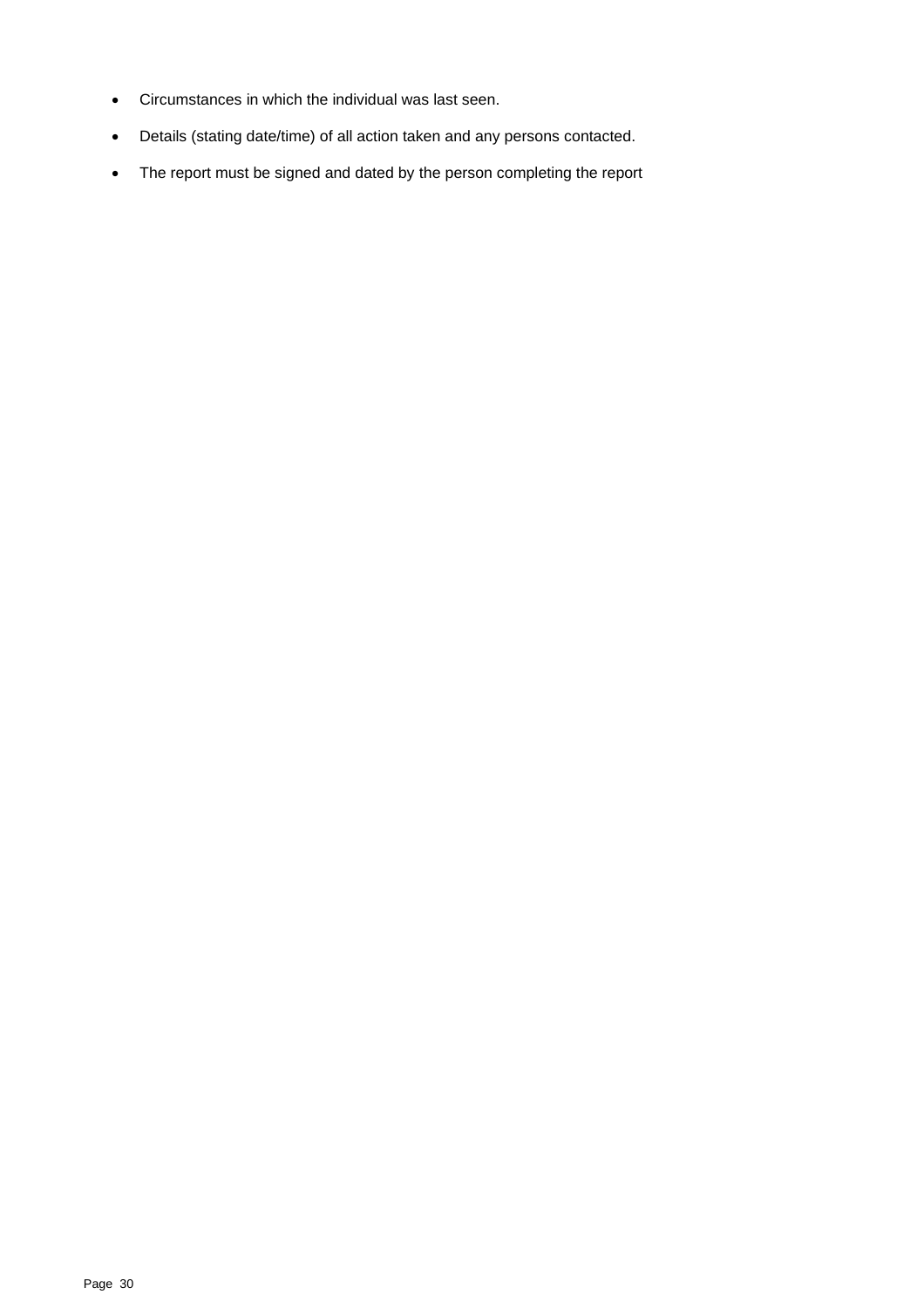#### **Appendix 5 – Torbay Multi Agency Safeguarding Hub Triage Form**

**Date:** 

This form has been completed in relation to:

**Level 4 – Safeguarding Referral** - Please ensure all immediate or significant safeguarding concerns are telephoned to the MASH on 01803 208100 and then followed by Г this form. If you require an immediate response you will need to telephone the Police on 999.

**Level 4 - Children with Disabilities Team Support**  $\Box$ 

**Level 3 – Request for Targeted Support** - Please ensure that this form has been completed with the family if you are requesting level 3 support  $\Box$ 

Please ensure you have sought appropriate advice from your Designated Safeguarding Lead prior to submitting a referral unless there are immediate or significant safeguarding concerns. If you are unsure whether the family meet the threshold for Targeted Help please review with the Early Help Consultation Line on 01803 208525 prior to submitting the referral. Please provide details of your case discussion:

| Details of the child / young person any other people living in the family home |           |               |         |                |        |                          |           |                       |
|--------------------------------------------------------------------------------|-----------|---------------|---------|----------------|--------|--------------------------|-----------|-----------------------|
| First name                                                                     | Last name | Date of birth | Address | Contact number | Gender | Relationship to<br>child | Ethnicity | Education<br>provider |
|                                                                                |           |               |         |                |        |                          |           |                       |
|                                                                                |           |               |         |                |        |                          |           |                       |
|                                                                                |           |               |         |                |        |                          |           |                       |
|                                                                                |           |               |         |                |        |                          |           |                       |
|                                                                                |           |               |         |                |        |                          |           |                       |
|                                                                                |           |               |         |                |        |                          |           |                       |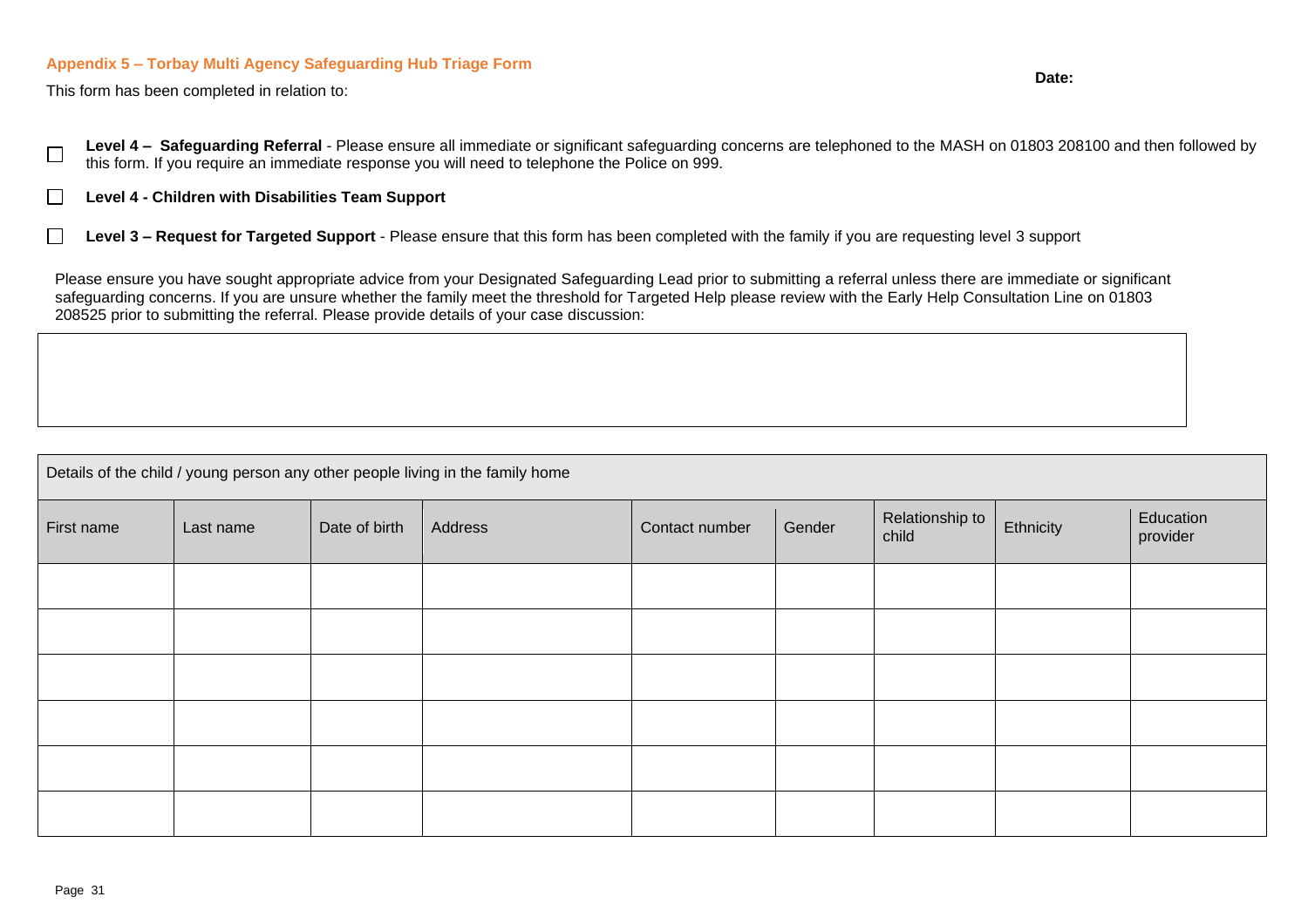| Referrer details:               |  |
|---------------------------------|--|
| Name                            |  |
| Job title/relationship to child |  |
| Agency name and address         |  |
| Email address                   |  |
| Telephone number                |  |

| Supporting agencies: Input as many as you feel necessary |  |  |  |  |
|----------------------------------------------------------|--|--|--|--|
| Contact details<br>Contact person<br>Agency              |  |  |  |  |
|                                                          |  |  |  |  |
|                                                          |  |  |  |  |

| <b>Parental Consent</b>                                                                                                                                                                                                                                                                                                                                                                                                                                                                                                                                                                                   |
|-----------------------------------------------------------------------------------------------------------------------------------------------------------------------------------------------------------------------------------------------------------------------------------------------------------------------------------------------------------------------------------------------------------------------------------------------------------------------------------------------------------------------------------------------------------------------------------------------------------|
| Getting parental consent has a significant impact on our ability to respond, particularly if specific child protection needs have not been identified. As the referrer, it<br>is your responsibility to speak to the parents or carers about your concerns Article 8 of the European Convention of Human Rights - Right to respect for private and<br>family life. We need you to seek consent from parents or carers when making a referral where this does not put the child at risk of harm (Working together 2018). If<br>you are unable to obtain consent you must explain why this is not possible. |

□ I have spoken to the child's parents/carers and they have given me consent to make this referral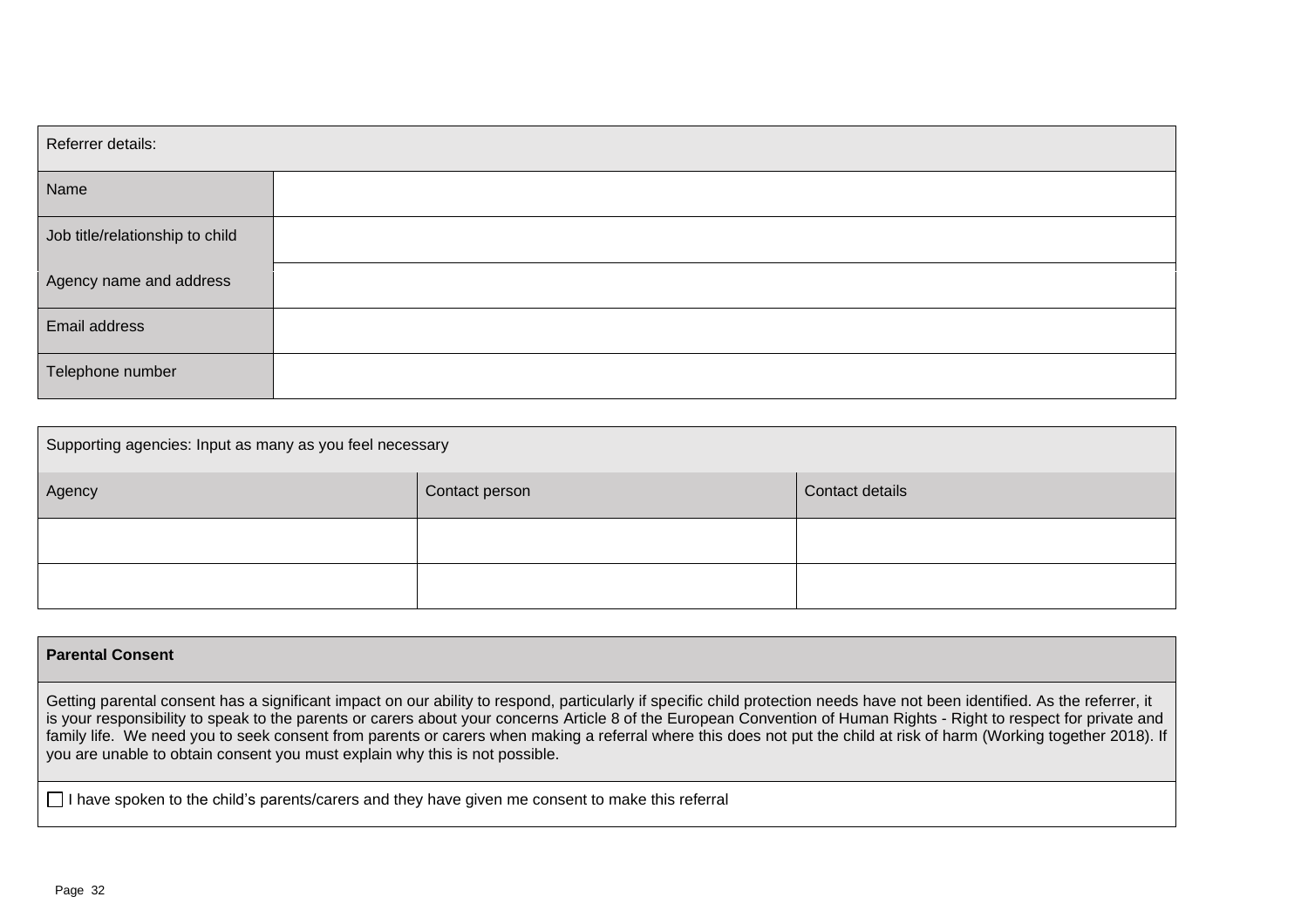$\Box$  I have spoken to the child's parents/carers and they are aware I am making this referral but have not given me consent.

 $\Box$  I have not spoken to the child's parents/carers and I have provided an explanation below as to why this has not been possible

The reason I have not spoken to the child's parents/carers:

It is also your responsibility to speak to the child/young person about your concerns. We need you to seek consent from the child/young person where they are area aged 12 or above and have the capacity to understand what they are consenting to before making a referral unless this puts the child at risk of harm. If you are unable to obtain consent you must explain why this is not possible.

 $\Box$  I have spoken to the child/young person and they have given me consent to make this referral

 $\Box$  I have spoken to the child/young person and they are aware I am making this referral but have not given me consent

 $\Box$  I have not spoken to the child/young person and I have provided an explanation below as to why this has not been possible

The reason I have not spoken to the child/young person:

In order to ensure that you and your family are provided with the most effective available support it may be appropriate to share personal information about you and your family between agencies / community groups. This information may include details about your child/ren, you or other significant family member's involvement with Children's Services, Police, Courts and Probation Services, aspects relating to your employment, anti-social behaviour, and violence in the home, substance misuse, educational attendance and behaviour and health issues. This information may also be shared with the Ministry for Housing Communities and Local Government under the national Troubled Families Programme.

In some circumstances, information can be shared between agencies without consent, for example where sharing information might prevent a crime or safeguard the welfare of a child or young person or a vulnerable adult. Even in these circumstances, it is normal practice to obtain consent where possible.

If you have concerns about information being shared with particular agencies or individuals please give information below:

**What are you worried about and why?** What changes would you need to see in the family to assure that the risk of harm has reduced? What have you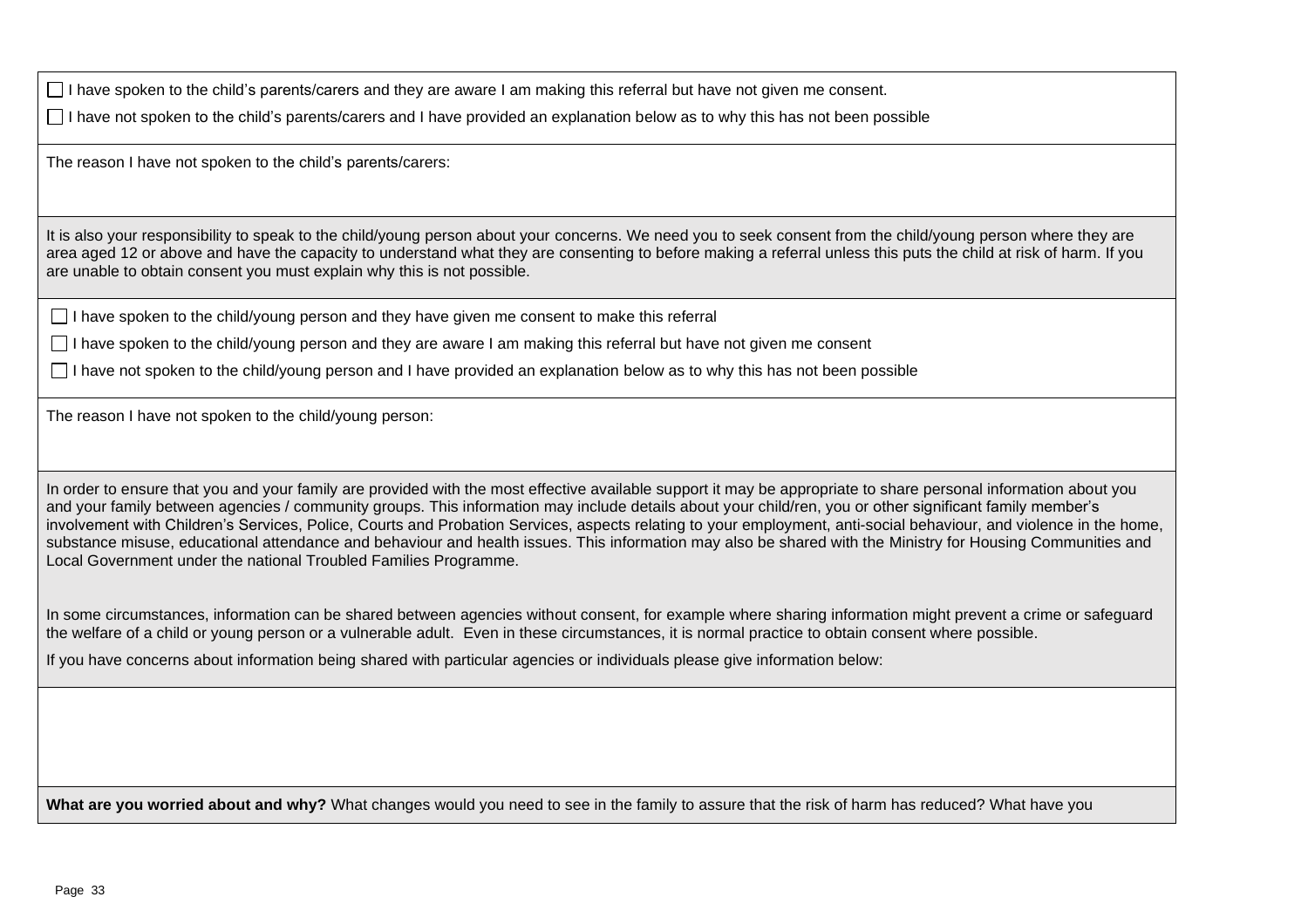seen/heard that makes you believe the child is at risk? Be specific, use examples and evidence how long you have had these concerns? Is this information first hand and are these concerns shared by others?

Have you considered whether this child/young person could be at risk of CSE?

 $\Box$  Yes  $\Box$  No

If yes; please tell us the evidence for this and state whether you have completed the CSE Risk Assessment

**What is going well for the family?** What reassures you that the child can be made safe and what do you see the parent/carer doing that helps you believe that the risk is reducing? For example, consider routines, activities the family do together, what would the family feel are positives or as going well, who supports the family, an understanding of relationships.

**Complicating factors:** Is there anything that makes you feel unsure about your judgement or that you don't know enough detail about? Are there things affecting the parent that is making it harder or more difficult to deal with the situation? For example; learning disabilities/mental health concerns/changes to family dynamics/risk of homelessness.

**Observations/behaviours of child/young person (if aged between 0-5 years):**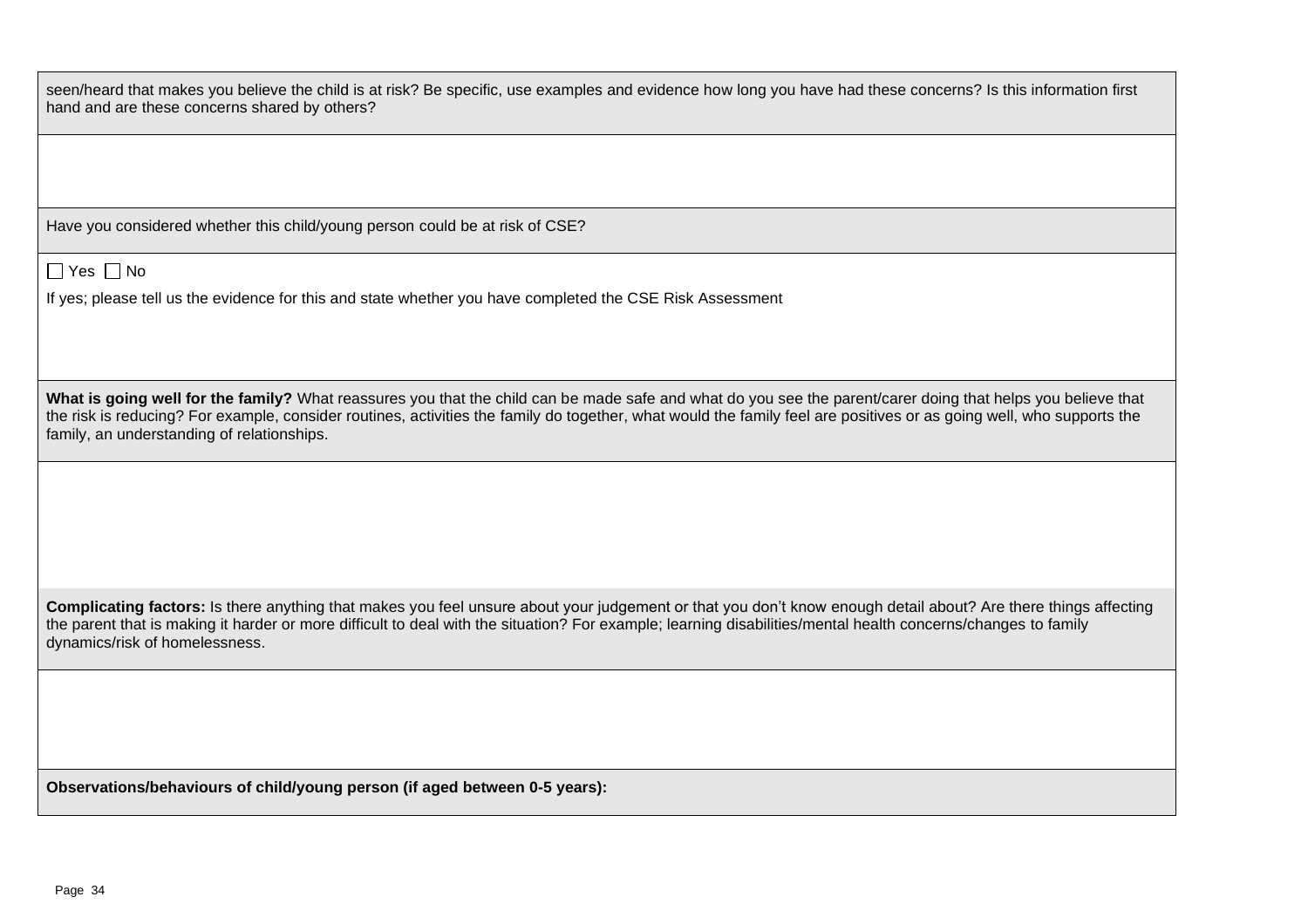Consider, for example, interaction with parents and others, child's development, physical appearance.

**Overview of your agency's involvement:** Include factors relevant to your support/service: reason for your involvement, what work you have planned with family, what work have you achieved, what has stopped/hindered progress, what has worked so far, how long do you plan to be involved and what work still needs to be undertaken etc.

**Voice and views of the child/young person (if aged 5-18 years**): For example; is there anything they are worried about? What would they say is going well? Who is important to them? Is there anything they would like to change?

**Voice and view of parent(s)/carer(s):** What is their view on the concerns you have raised? Are there any differences of opinions? What would they say is going well for them as a family?

**Any other relevant information that would help the MASH / Targeted Help?** Keeping your family safe, home and money, adult behaviour and relationships, crime and anti-social behaviour, education and learning, children's behaviour and relationships, child/young person's health and parent/carer wellbeing.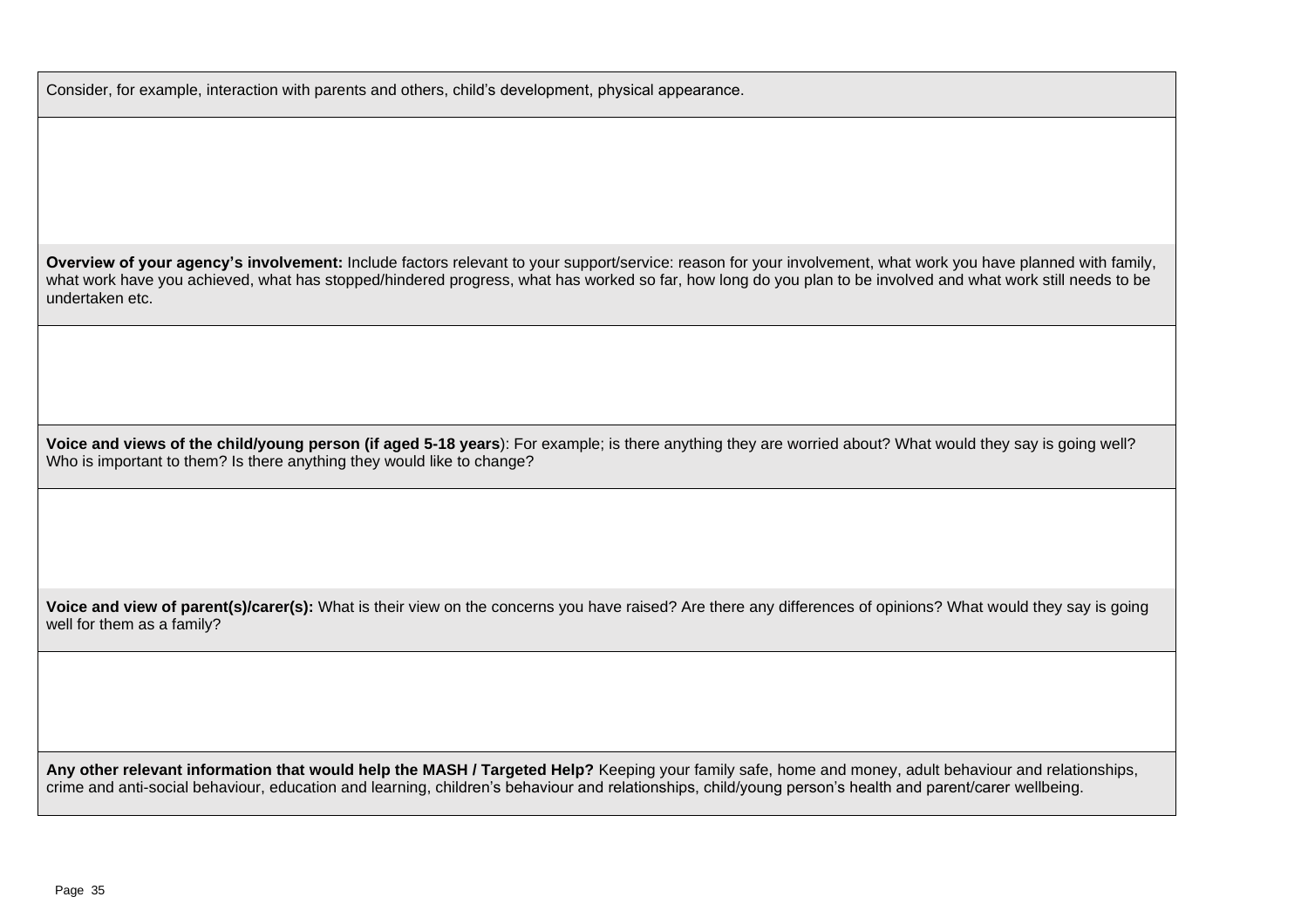| Signs of safety scale - Please mark appropriate boxes for both the views of the referrer and family |
|-----------------------------------------------------------------------------------------------------|
|-----------------------------------------------------------------------------------------------------|

(For example, on a scale of 0 to 10, with 0 being this child is not safe and at risk of significant harm and 10 being the child/ young person is as safe as could be and no risks are being identified, where are you now



| Interim Action Plan: What support can you provide before receiving a response from Children's Services? |                                                                   |         |          |  |  |  |
|---------------------------------------------------------------------------------------------------------|-------------------------------------------------------------------|---------|----------|--|--|--|
| Action                                                                                                  | Outcome                                                           | By Who? | By When? |  |  |  |
| e.g. Ensure the children have daily<br>check ins.                                                       | To provide immediate support to the<br>child by a familiar adult. | School  | Daily    |  |  |  |
|                                                                                                         |                                                                   |         |          |  |  |  |
|                                                                                                         |                                                                   |         |          |  |  |  |
|                                                                                                         |                                                                   |         |          |  |  |  |
|                                                                                                         |                                                                   |         |          |  |  |  |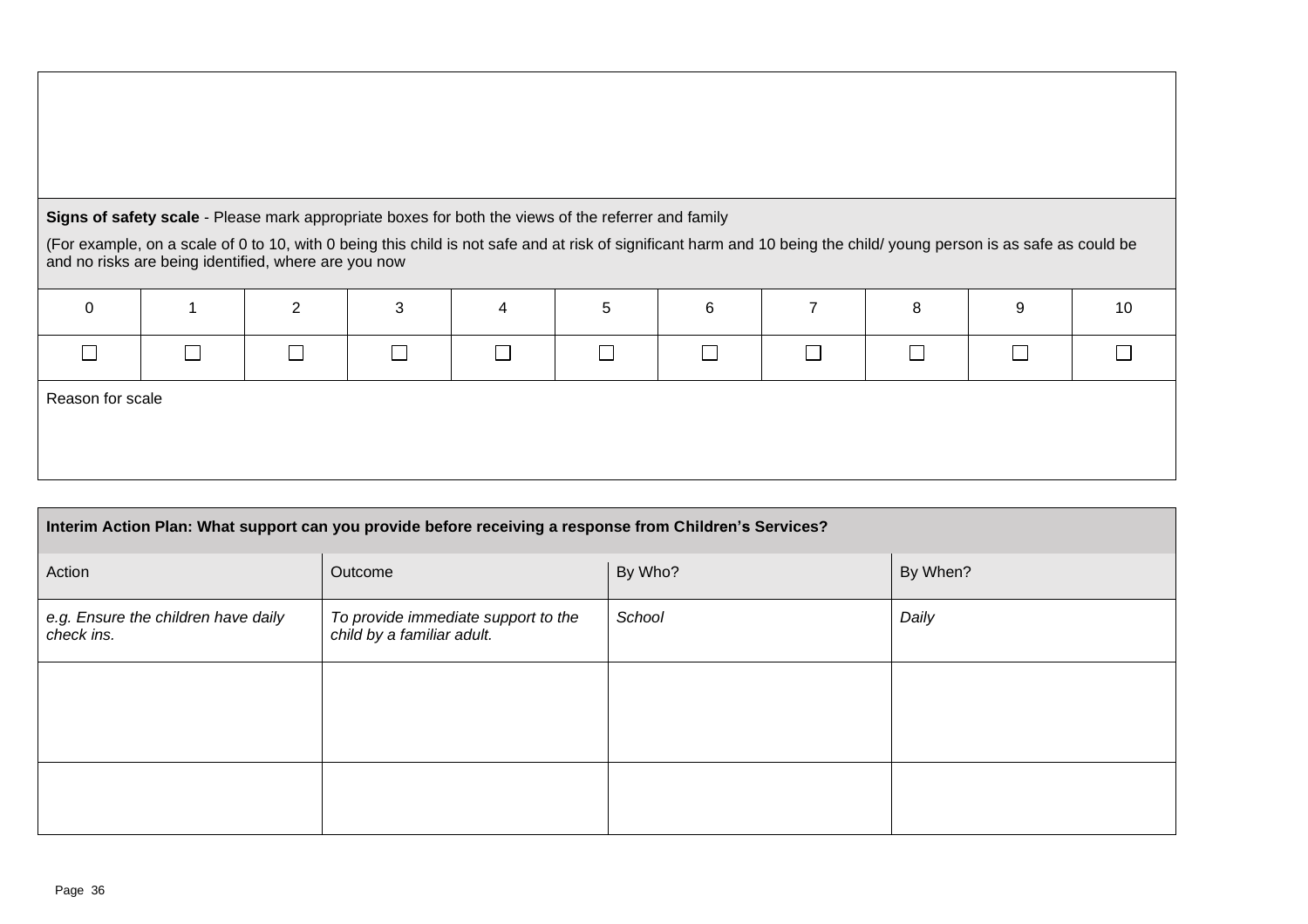|                                       | Supporting Families Criteria Checklist - Please tick all that apply in the family                                                                               |  | Family member name |
|---------------------------------------|-----------------------------------------------------------------------------------------------------------------------------------------------------------------|--|--------------------|
| Health<br>concerns                    | An adult / young person or child requires or is receiving mental health support                                                                                 |  |                    |
|                                       | An adult / young person or child requires or is receiving support for alcohol or drug misuse                                                                    |  |                    |
|                                       | A child under 5 is supported at a Universal Plus level by Health Visiting Services                                                                              |  |                    |
|                                       | A child / young person is caring for other individual(s) living in the same property - Young Carers                                                             |  |                    |
|                                       | A child / young person has been assessed as having a Special Educational Need - EHCP                                                                            |  |                    |
|                                       | A child's attendance is less than 90% on average across the last 3 consecutive terms.                                                                           |  |                    |
|                                       | A child's attendance is less than 40% on average across the last 3 consecutive terms.                                                                           |  |                    |
| Education                             | A child has received 3 or more fixed term exclusions in the last 3 consecutive school terms.                                                                    |  |                    |
|                                       | A child has had 1 or more permanent exclusions in the last 3 consecutive school terms.                                                                          |  |                    |
|                                       | A child has been accessing a part-time education package due to behaviour for longer than $\frac{1}{2}$ term and<br>attendance has been identified as a concern |  |                    |
|                                       | Support is being received or is required at Early Help Level 2 or Targeted Help Level 3 or CIN / CP Level 4                                                     |  |                    |
| Child who<br>need help                | A child / young person has been reported as missing to the Police                                                                                               |  |                    |
|                                       | A child / young person has been identified as at risk of Child Sexual Exploitation (CSE)                                                                        |  |                    |
| Crime and<br>anti-social<br>behaviour | An adult /child has committed an offence that resulted in a pre or post court disposal                                                                          |  |                    |
|                                       | An adult or child has been identified as involved in anti-social behaviour intervention in the last 12 months                                                   |  |                    |
|                                       | A young person has been identified as involved in gang culture in the last 12 months                                                                            |  |                    |
|                                       | An adult is known to Probation Services                                                                                                                         |  |                    |